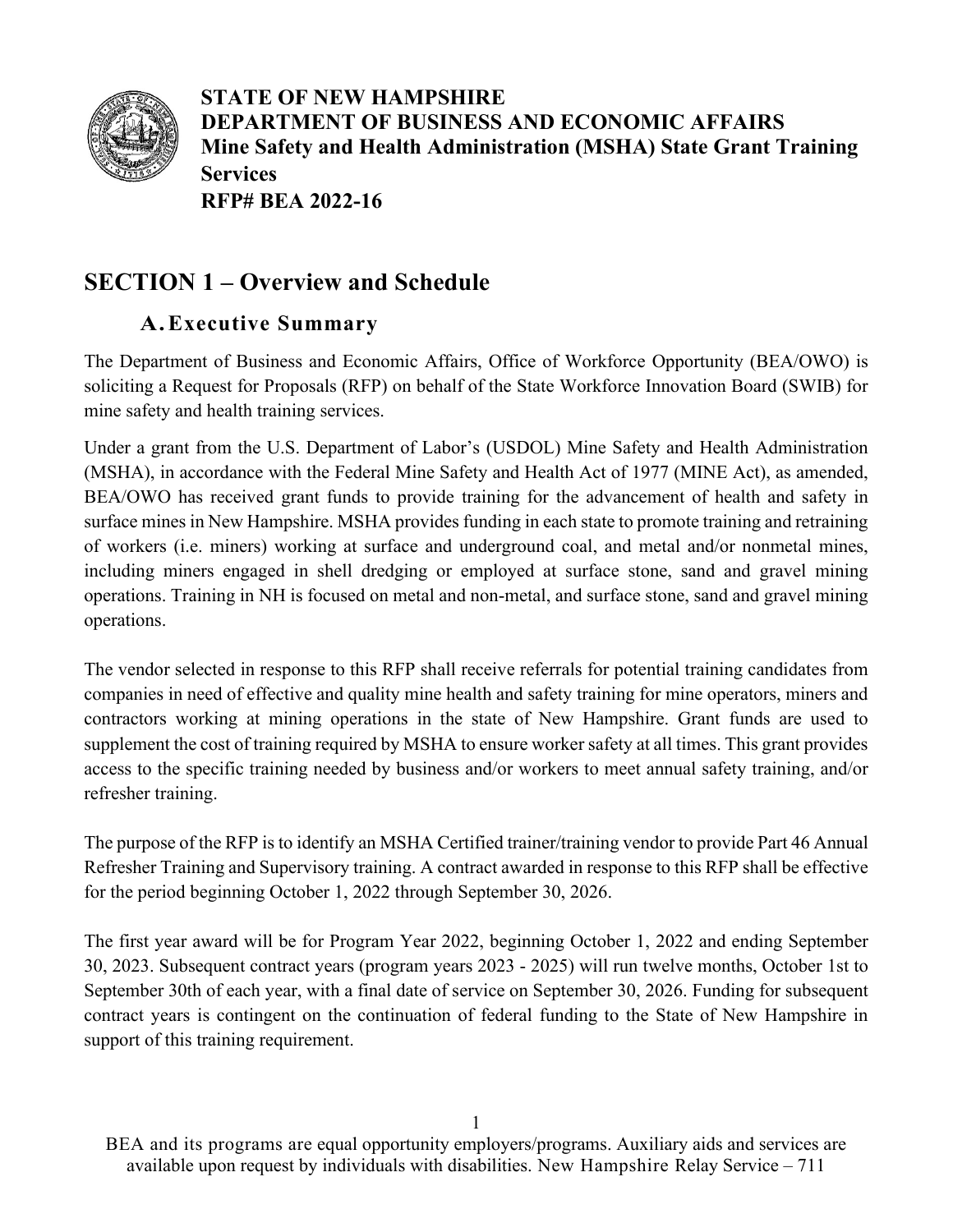The first year contract award amount is anticipated to be \$65,000. Subsequent year amounts will be determined based on the annual State Grant awards, but typically range from \$55,000 - \$70,000 per year. This project requires a cash match of no less than 20% of the total program award, which may be secured through training fees. For planning purposes contractors should assume \$60,000 of funding for each subsequent program year covered in this RFP. However, contractors must be aware that a decrease and/or increase in future funding, is very possible.

The award of the contract is contingent on approval by Governor and Executive Council.

This Mine Safety and Health Training Program bid solicitation is fully supported by the U.S. Department of Labor (USDOL) Mine Safety and Health Administration (MSHA) as **part** of an award totaling \$76,777 in Program Year 2021; CFDA# 17.600.

## **B. Schedule**

The following table provides a Schedule of Events for this RFP through contract finalization and approval. The Agency reserves the right to amend this Schedule at its sole discretion and at any time through a published Addendum.

| <b>EVENT</b>                                           | <b>DATE</b>     | <b>LOCAL</b><br><b>TIME</b> |
|--------------------------------------------------------|-----------------|-----------------------------|
| RFP Released(Advertisement)                            | June 1, 2022    | 9:00 AM                     |
| <b>Bidder Inquiry Period Ends</b>                      | June 15, 2022   | 4:00 PM                     |
| Final Agency Responses to Vendor Inquiries             | June 17, 2022   | 4:00 PM                     |
| <b>Bidder Submit Proposals</b>                         | July 1, 2022    | 4:00 PM                     |
| Estimated Notification of Selection and Begin Contract | July 8, 2022    |                             |
| Negotiations                                           |                 |                             |
| Targeted Governor and Council Meeting                  | <b>TBD</b>      | 10:00 AM                    |
| <b>Anticipated Contract Start Date</b>                 | October 1, 2022 |                             |

# **SECTION 2 – Description of Office Issuing the Request for Proposals**

The Department of Business and Economic Affairs is dedicated to enhancing the economic vitality of the State of New Hampshire while promoting it as a destination for domestic and international visitors. For more information visit [www.nheconomy.com,](http://www.nheconomy.com/) [www.choosenh.com,](http://www.choosenh.com/) or [www.nhworks.org.](http://www.nhworks.org/)

The Office of Workforce Opportunity is committed to the vitality of the New Hampshire workforce system. OWO is the administrative and fiscal agent for Workforce Innovation and Opportunity Act (WIOA) funding and other similar US DOL grants including the Mining Safety and Health Administration (MSHA) grant for which this RFP is being issued, as well as staff support to the SWIB. OWO partners with other state and community partners to ensure that a range of employment, education, training, and related services are available to help all job seekers in the State of New Hampshire secure employment while providing businesses access to skilled workers so that they can compete in the global economy. The NH Works/American Job Centers (AJC) provide services for job seekers to find employment, obtain skills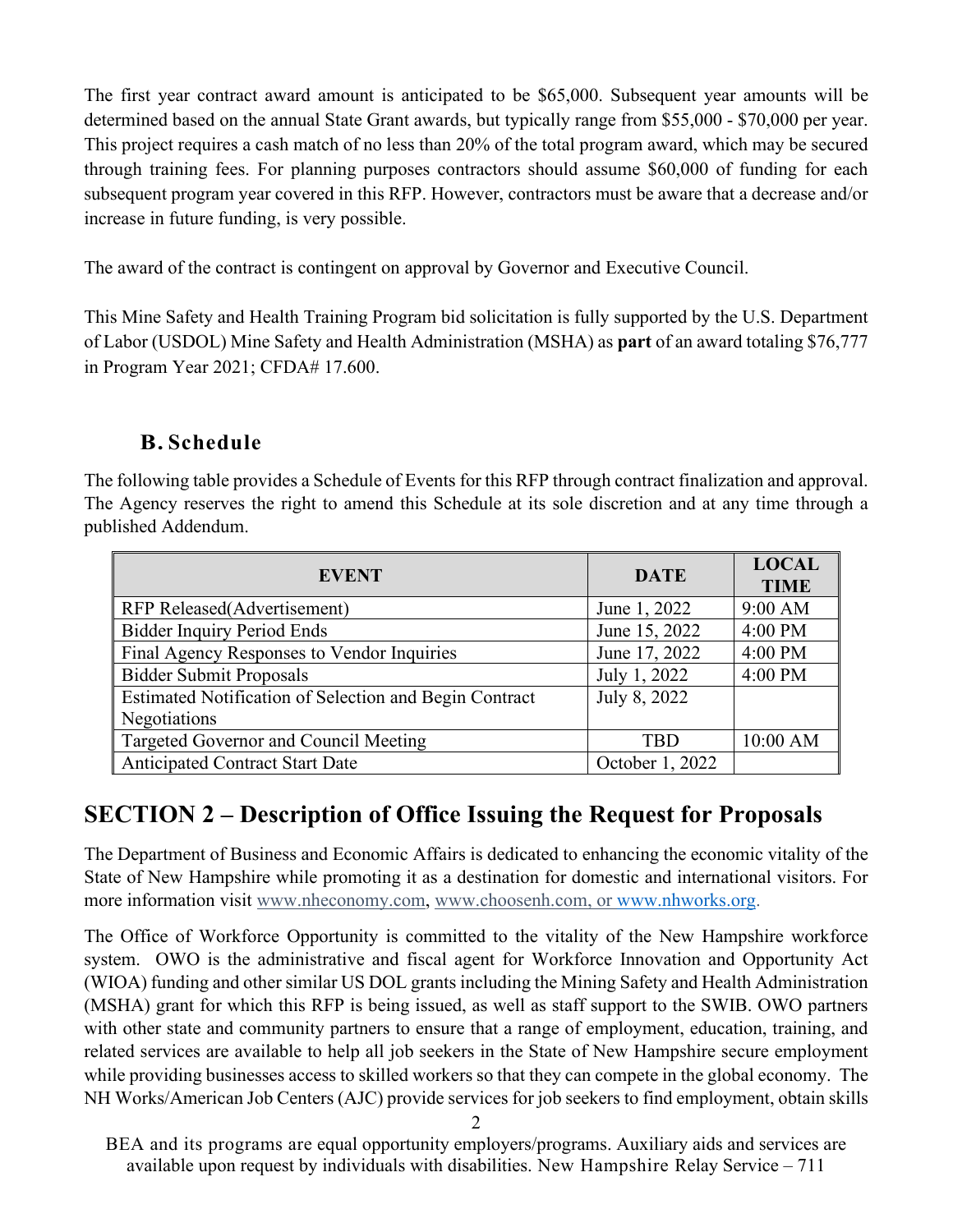training or additional education and seek other job-related services. NH Works also provides services to support employers in finding and retaining employees.

The proposed services will be funded under a grant received from the U.S. Department of Labor Mine Safety and Health Administration (MSHA). The Coal Mine Health and Safety Act of 1969 established the state grants program to support safety training. States first received funding to provide health and safety training to miners in 1971. MSHA's State Grants Program distributes federal grants to 49 States and the Navajo Nation. Most grant funds are used to support health and safety training courses and programs designed to reduce mining accidents, injuries, and illnesses.

The grants cover training and retraining of miners working at surface and underground coal, and metal and nonmetal, mines, including miners engaged in shell dredging or employed at surface stone, sand and gravel mining operations. Each grant recipient tailors the program to the needs of its mines and miners.

For detailed information on MSHA and required health and safety training, visit<https://www.msha.gov/>[.](http://www.doleta.gov/WIOA)

# **SECTION 3 – Proposed Scope of Work**

BEA/OWO is requesting proposals from qualified training providers certified by MSHA to deliver safety training in accordance with the requirements under Section 503 of the Federal Mine Safety and Health Act of 1977 (MINE Act), Public Law 95-164, as amended. Proof of certification will be required. The selected vendor will deliver MSHA required training for four consecutive years, with funding for each program year to be awarded consistent with the annual MSHA State Grant Program allocation, which is contingent upon the continuation of this grant at the federal level.

Proposals will be accepted from any private for-profit agency, state or local unit of government, private non-profit organizations, or educational agency that can provide MSHA certified staff for the delivery of training services and can demonstrate the administrative capacity to successfully provide the services identified in this RFP.

A review committee will select a single service provider based on the criterion outlined in Section 6 this RFP. The successful bidder will be awarded a firm, fixed-price cost-reimbursement contract for work performed pursuant to this RFP. The contract term will total 48 months, beginning **October 1, 2022 and ending on September 30, 2026**, subject to approval of the New Hampshire Governor and Executive Council.

Bidders are advised that during the term of the resulting contract, BEA reserves the right to modify services in this RFP to conform to federal or state regulatory changes to the MSHA grant. If changes to the scope of service are necessary as a result of regulatory changes, the selected vendor and BEA will enter into good-faith negotiations of the services and the costs associated with the delivery of those services.

Bidders are expected to carefully examine all requirements stipulated in this RFP, and to respond to each requirement in their proposal.

BEA and its programs are equal opportunity employers/programs. Auxiliary aids and services are available upon request by individuals with disabilities. New Hampshire Relay Service – 711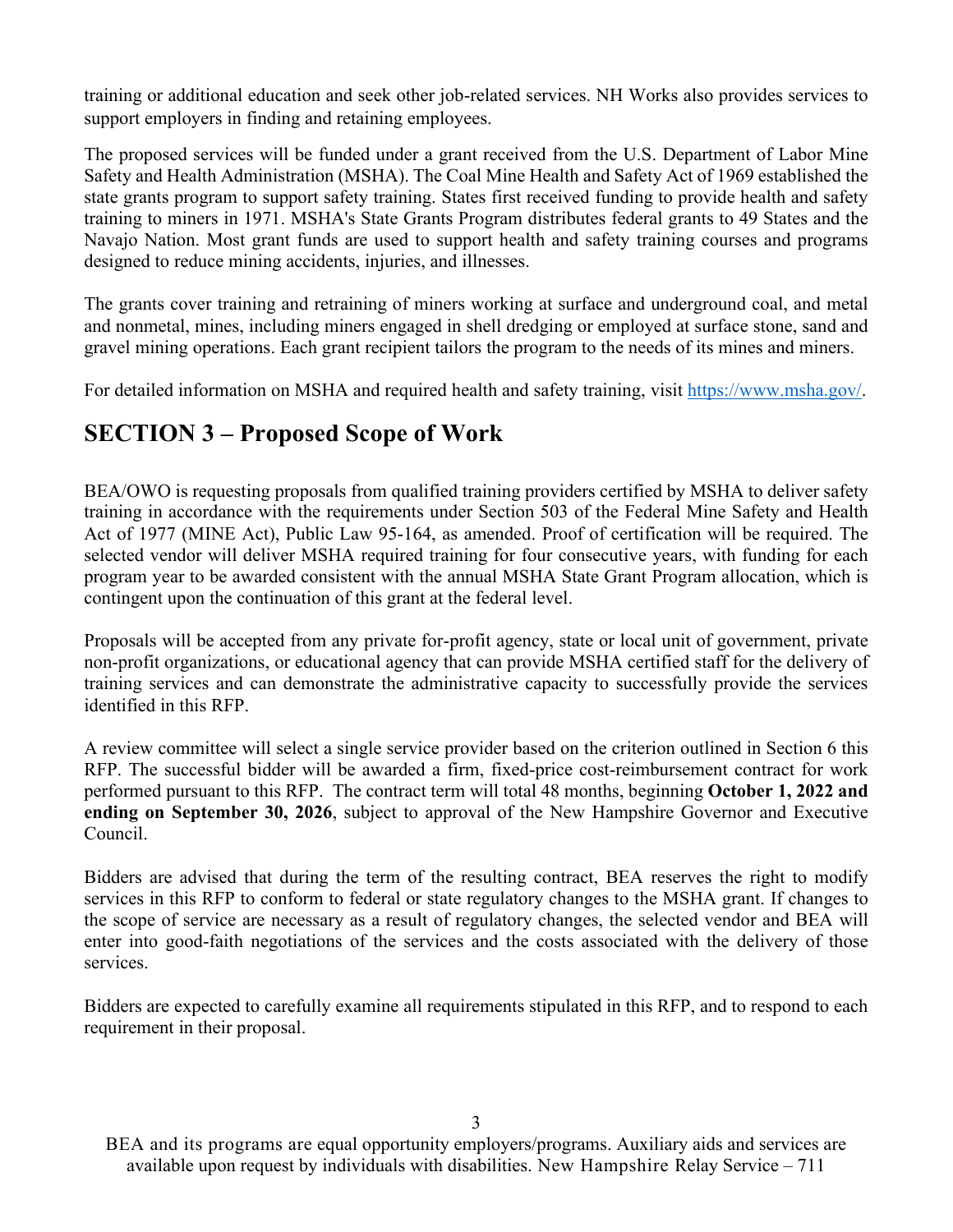The recipient of this award will be responsible for providing MSHA required training and ensure access to training statewide. The number of training days is flexible and may change as required to reflect grant funds availability, demands for training and other factors at play during the four-year contract period.

NH has identified the following mine health and safety needs –

- 1) Need for effective and quality mine health and safety training for mine operators, miners and contractors working at mining operations in the state of New Hampshire:
	- a. Goal Make available effective quality mine health and safety training classes for the New Hampshire.
- 2) Need for continuously up-to-date, on-target, training materials.
	- a. Goal Develop, computerize and distribute up-to-date training materials/programs reflecting the latest changes in the industry

To support training, the awarded vendor shall be responsible for conducting the following –

- Identify potential construction companies in need of training.
- Contact those companies to generate interest in the training.
- Effectively schedule all training sessions, preferably with smaller class sizes to maximize the learning, interaction and evaluation of the students.
- Conduct training sessions in accordance with MSHA guidelines, with extra emphasis on the first line supervisors, and their role in providing a safe work environment.
- Establish a fee schedule to be charged to trainees such that the total fees collected will total at least 20% of the total training cost and/or other monies available to meet the total match requirement for this grant. Fee schedules must be approved by BEA/OWO on an annual basis.
- Complete all required reports in a timely manner.

Proposals must address the above accountabilities as well as each item listed below, and may include additional items at the bidder's discretion:

- Planned activities
- Anticipated impact
- Methodology to evaluate results
- Plan to comply with federal requirements to conduct classes in language miners understand
- Plan to focus on small mines
- Plan to address alcohol and/or drug abuse issues
- List of training courses and proposed training dates to be presented annually

#### **PROGRAM INCOME**

All or a portion of the program income will be used to meet the required cost sharing amount (29 CFR, part  $97.25(g)(3)$ . Program income will be generated by charging a fee for both the MSHA Part 46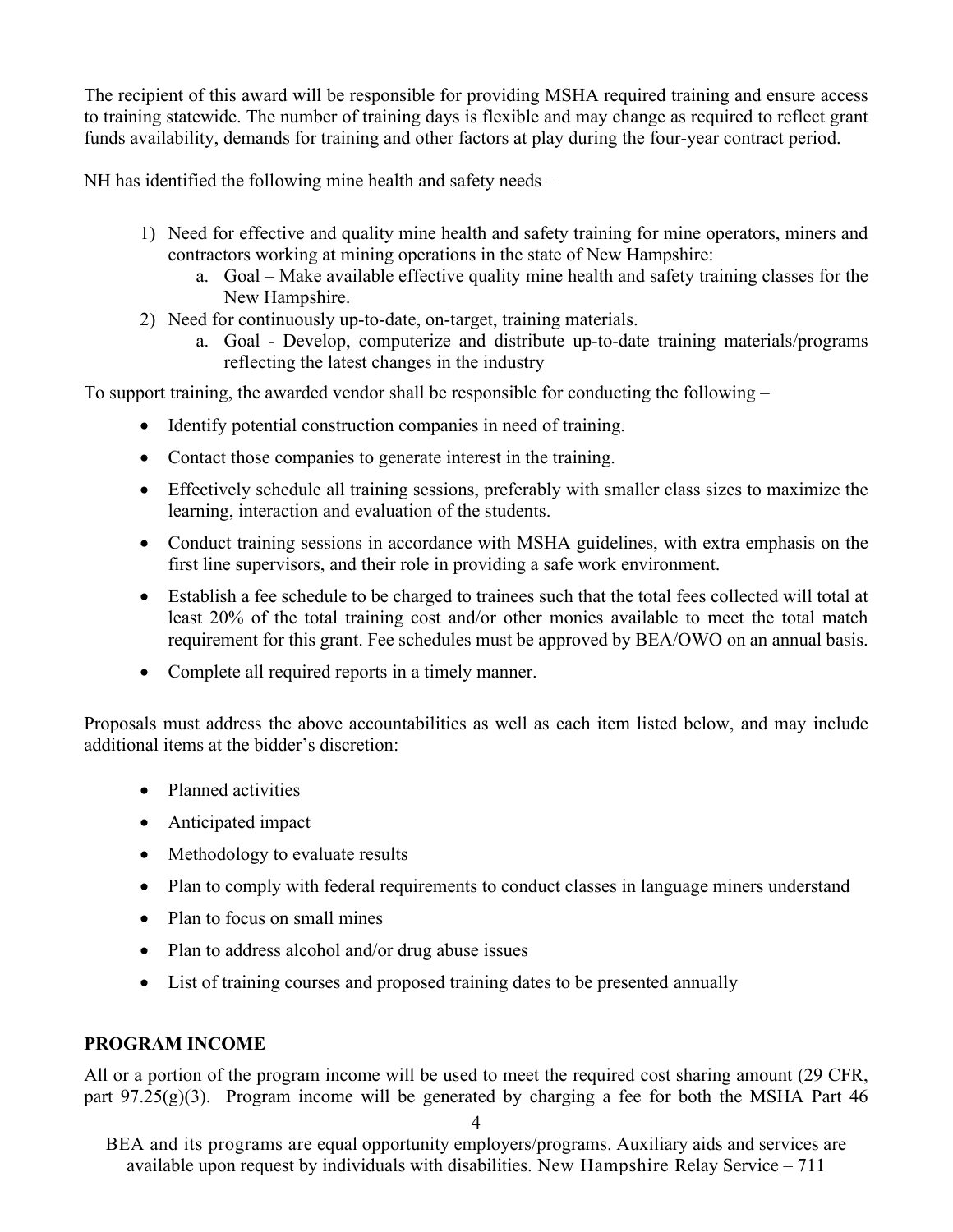Refresher Training and First Aid, all of which shall be considered the matching amount. We are estimating 500 people will participate in training.

Program income earned in excess of the funds used to meet the cost sharing requirement will be used to further the program's goals and objectives (29 CFR, part 95.25(a). BEA/OWO shall monitor annually the Contractor's process for collecting and expensing program income.

Resources generated by the Contractor may also be used to meet the recipient's requirement to match the Federal funds. Any additional resources or program income earned will be retained by the Contractor and used to enhance the training program provided for the benefit of the New Hampshire's mining industry, and to further the goals and objectives of the recipient's training program. In all cases, the resources generated by the training program will be used in compliance with the applicable Office of Management and Budget (OMB) cost principles for recipients of federal assistance.

#### **PROGRAM REPORTING REQUIREMENTS**

Reporting requirements shall include both program and financial reports and will include but not be limited to the following:

#### *Programmatic reporting:*

- a. The contractor shall complete quarterly performance reports and submit them to BEA/OWO in accordance with the stipulated timeline so they may be submitted to MSHA within 30 days after the quarter end.
- b. Corrective action reports if required in response to a program monitoring event.
- c. Ad-hoc reports requested by USDOL and/or BEA as deemed necessary, including customer satisfaction surveys.

#### *Financial reporting:*

- a. Invoice for services and related expenses shall be billed monthly if expenses have been incurred during the month. Invoices are due by the last day of the month following the reporting month.
- b. The Contractor shall use an invoice format that is deemed acceptable by BEA.
- c. The Contractor shall maintain sufficient documentation on file in their offices to support invoices and make such documentation available for review by authorized BEA staff and/or its auditors. BEA reserves the right to require the Contractor to attach detailed documentation to support invoice costs at any point during the contract period.
- d. The Contractor shall maintain a financial management system for tracking match funds consistent with federal policy, procedure and OMB cost principles for Program Income.
- e. The Contractor must maintain a fixed asset inventory system that clearly identifies all nonexpendable property with a life expectancy of one year or more and a unit price of \$250 or more which is purchased or leased with MSHA funds.
- f. The Contractor will be required to submit to BEA a complete property inventory report that identifies all property (defined as a unit cost of \$250 or more) and equipment (defined as a unit cost of \$5,000 or more) purchased with MSHA and/or Program Income funds, at the end of each program year.

BEA and its programs are equal opportunity employers/programs. Auxiliary aids and services are available upon request by individuals with disabilities. New Hampshire Relay Service – 711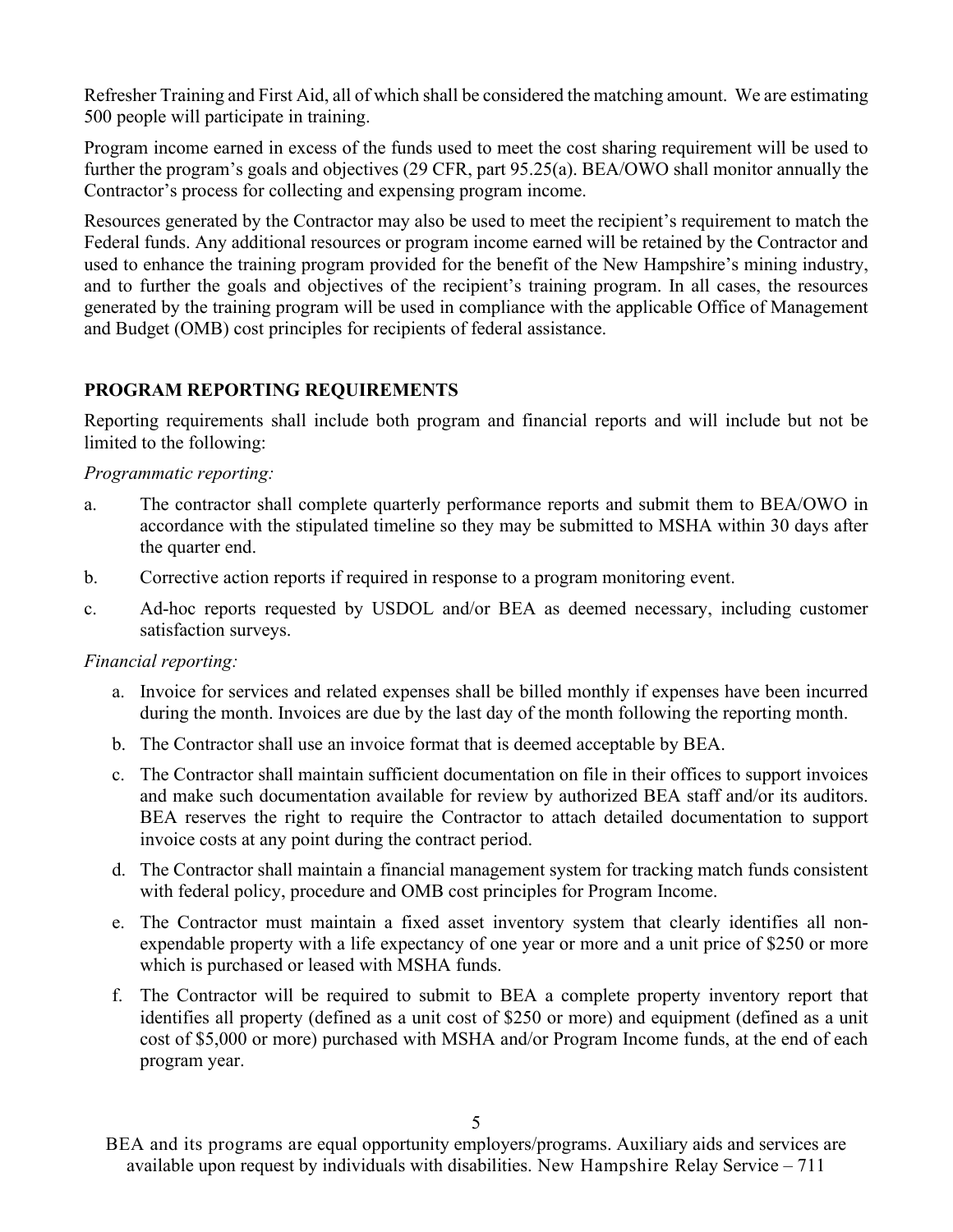BEA reserves the right to adjust reporting requirements, upon mutual agreement with the Contractor, if such adjustments are deemed necessary to meet program objectives.

#### **MARKETING/PROMOTIONS/OUTREACH ACTIVITIES**

The Contractor shall clearly state that the State of New Hampshire is the sponsor of MSHA training on all written and electronic materials developed with MSHA funds or for the purpose of promoting MSHA training, including Contractor annual reports.

The Contractor shall comply with the disclaimer requirements of 29 CFR 38 (Equal Opportunity) on all solicitations, advertisements, or promotional activities.

The Contractor shall implement a recruitment/outreach plan in sufficient time to help meet full enrollment and expenditure/obligation performance goals for the annual contract period.

#### **CONTRACTING RESPONSIBILITIES**

The Contractor shall ensure that no assignment or subcontracting of any of the rights or responsibilities of the contractor is initiated unless approved in writing by BEA, or unless clearly described in the Scope of Work as written in the Contract agreement.

# **SECTION 4 – Process for Submitting a Proposal**

## **A.Proposal Submission, Deadline, and Location Instructions**

Proposals submitted in response to this RFP must be received by the Department of Business and Economic Affairs no later than the time and date specified in the Schedule section. Proposals must be submitted electronically. Proposals must be addressed to:

#### **State of New Hampshire Department of Business and Economic Affairs Office of Workforce Opportunity**  $c/\alpha$

#### **Joseph A Doiron**

Electronic proposals must be submitted to: [Joseph.A.Doiron@livefree.nh.gov](mailto:Joseph.A.Doiron@livefree.nh.gov)

Proposals must be clearly marked as follows

## **STATE OF NEW HAMPSHIRE**

## **RESPONSE TO RFP # BEA 2022-16**

## **Mine Safety and Health Administration (MSHA) State Grant Training Services**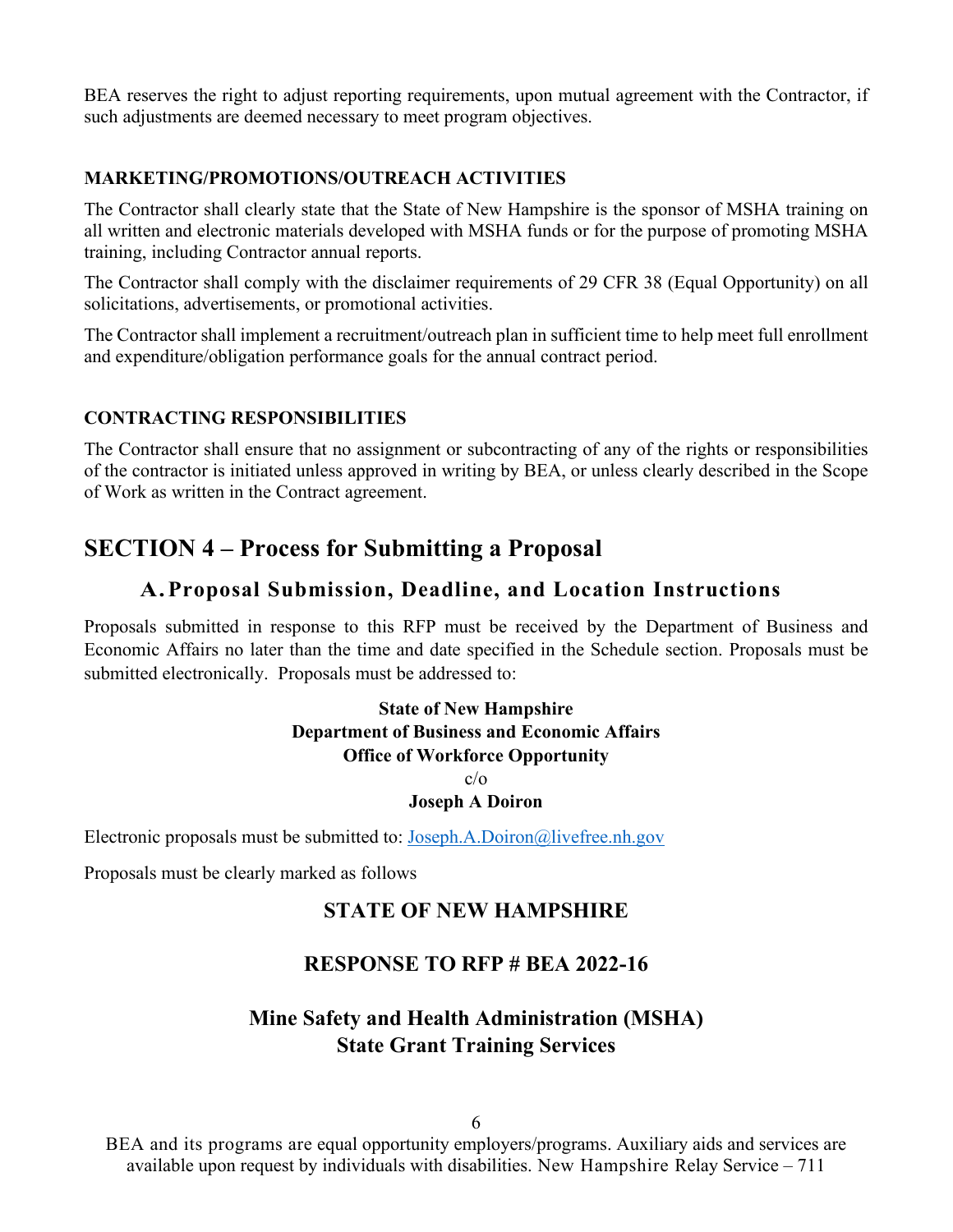Unless waived as a non-material deviation in accordance with Section 6C, late submissions will not be accepted. Delivery of the Proposals shall be at the bidder's expense. The time of receipt shall be considered when a Proposal has been officially documented by the Agency, in accordance with its established policies, as having been received at the location designated above.

All Proposals submitted in response to this RFP must consist of at least:

a) One electronic copy of the Proposal with all Confidential Information fully redacted, as provided for in Section 7E of this RFP.

Vendors who are ineligible to bid on proposals, bids or quotes issued by the Department of Administrative Services, Division of Procurement and Support Services pursuant to the provisions of RSA 21-I:11-c shall not be considered eligible for an award under this proposal.

# **B. Proposal Inquiries**

All inquiries concerning this RFP, including but not limited to, requests for clarifications, questions, and any changes to the RFP, shall be submitted via email to the following RFP designated Points of Contact:

## TO: [Joseph.A.Doiron@livefree.nh.gov](mailto:Joseph.A.Doiron@livefree.nh.gov)

Inquiries must be received by the Agency's RFP Point of Contact no later than the conclusion of the Bidder Inquiry Period (see Schedule of Events section). Inquiries received later than the conclusion of the Bidder Inquiry Period shall not be considered properly submitted and may not be considered.

The Agency intends to issue official responses to properly submitted inquiries on or before the date specified in the Schedule section; however, this date is subject to change at the Agency's discretion. The Agency may consolidate and/or paraphrase questions for sufficiency and clarity. The Agency may, at its discretion, amend this RFP on its own initiative or in response to issues raised by inquiries, as it deems appropriate. Oral statements, representations, clarifications, or modifications concerning the RFP shall not be binding upon the Agency. Official responses by the Agency will be made only in writing by the process described above. Bidders shall be responsible for reviewing the most updated information related to this RFP before submitting a proposal.

## **C.Restriction of Contact with Agency Employees**

From the date of release of this RFP until an award is made and announced regarding the selection of a Vendor, all communication with personnel employed by or under contract with the Agency regarding this RFP is forbidden unless first approved by the RFP Point of Contact listed in the Bidder Inquiries section. Agency employees have been directed not to hold conferences and/or discussions concerning this RFP with any potential bidder(s) during the selection process, unless otherwise authorized by the RFP Point of Contact. Bidders may be disqualified for violating this restriction on communications.

# **D.Validity of Proposal**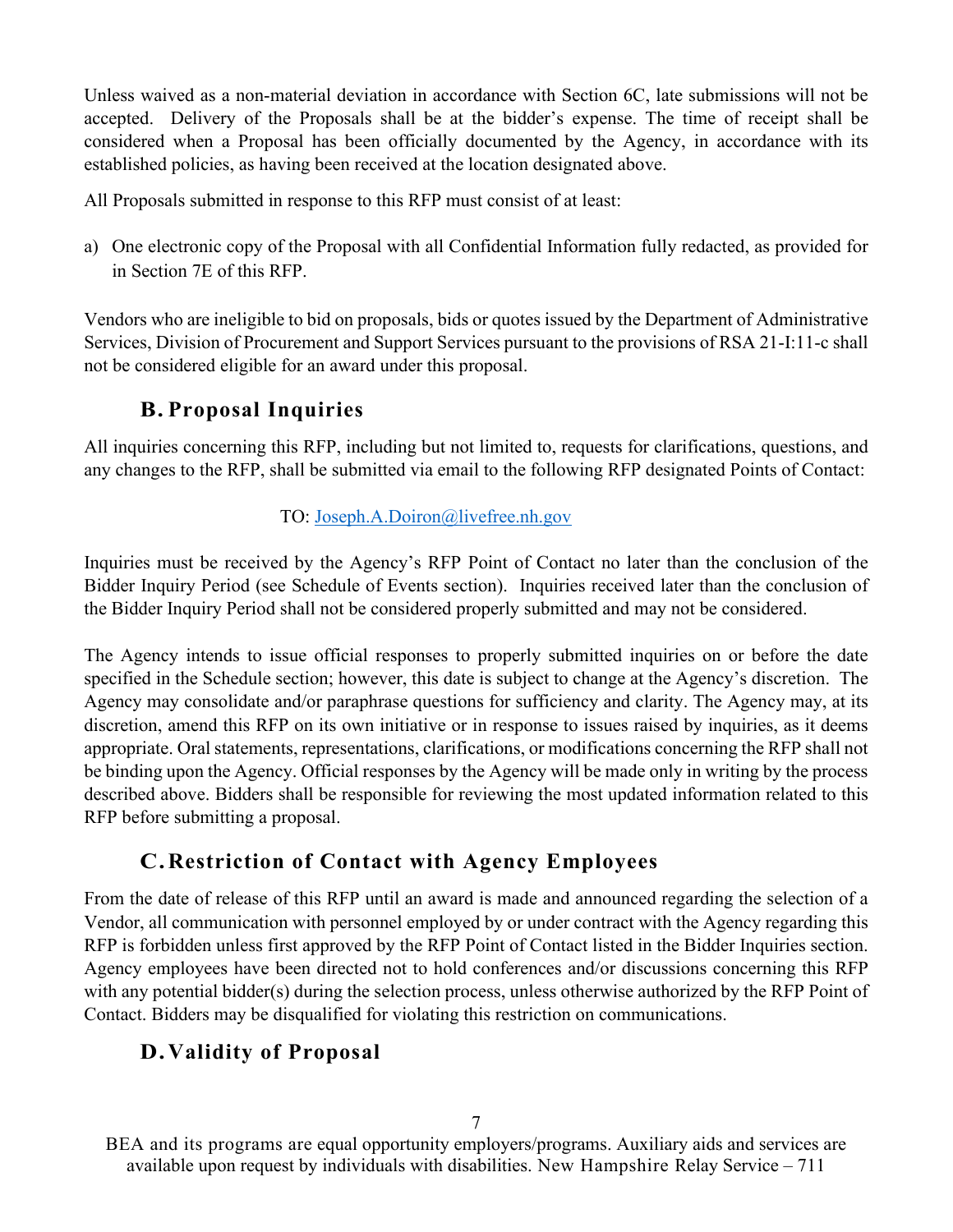Proposals must be valid for one hundred and eighty (180) days following the deadline for submission of Proposals in Schedule of Events, or until the Effective Date of any resulting Contract, whichever is later.

# **SECTION 5 – Content and Requirements for a Proposal**

The items contained in this section must be included in the Bidder's proposal to meet the minimum requirements for evaluation. The sections must be in the order described and written in a straightforward and concise manner.

Respondents must carefully examine all requirements stipulated in this RFP and respond to each requirement in their proposal.

Letters of support are not required.

Please note that BEA/OWO cannot enter into contract negotiations with an organization that is not legally permitted to conduct business within the State of New Hampshire or is debarred, suspended, proposed for debarment, declared ineligible, or voluntarily excluded from participation in this transaction by any Federal or State department or agency.

## **A.Proposal Content Requirements**

| 1. Proposal Cover Sheet                 | Appendix A           | Required |                        |
|-----------------------------------------|----------------------|----------|------------------------|
| 2. Table of Contents                    | with Page Numbers    | Required |                        |
|                                         |                      |          | <b>100 Point Total</b> |
| 3. Proposal Narrative                   |                      | Required | <b>80 Point Total</b>  |
| A. Proposed Training Services           | Max. Six $(6)$ Pages | Required | 40 Points (of 80)      |
| B. Demonstrated Ability / Past          | Max. Four (4) Pages  | Required | 20 Points (of 80)      |
| Performance                             |                      |          |                        |
| C. MSHA Certified Trainers              | Max. Three $(3)$     | Required | 15 Points (of $80$ )   |
| D. Conflict of Interest                 | Pages                | Required | 5 Points (of 80)       |
|                                         | Max. One (1) Page    |          |                        |
| 4. Contractor Data Sheet                | Appendix B           | Required |                        |
| 5. Proposal Budget                      |                      | Required | <b>20 Point Total</b>  |
| A. Budget Narrative                     | Max. Four (4) Pages  | Required |                        |
| 6. Miscellaneous                        |                      | Required |                        |
| A. Copy of Most Recent Audited          |                      |          |                        |
| <b>Financial Statements</b>             |                      |          |                        |
| B. Resumes of Key Staff ( <i>i.e.</i> ) |                      |          |                        |
| Training Instructors)                   |                      |          |                        |
| 7. Assurances & Certifications          | Appendix C           | Required |                        |

## **B. Proposal Format Requirements**

Font: 12 point – Times New Roman

Spacing: Optional (single spaced or greater) All content in the proposal must be typed (with the exception of signatures)

8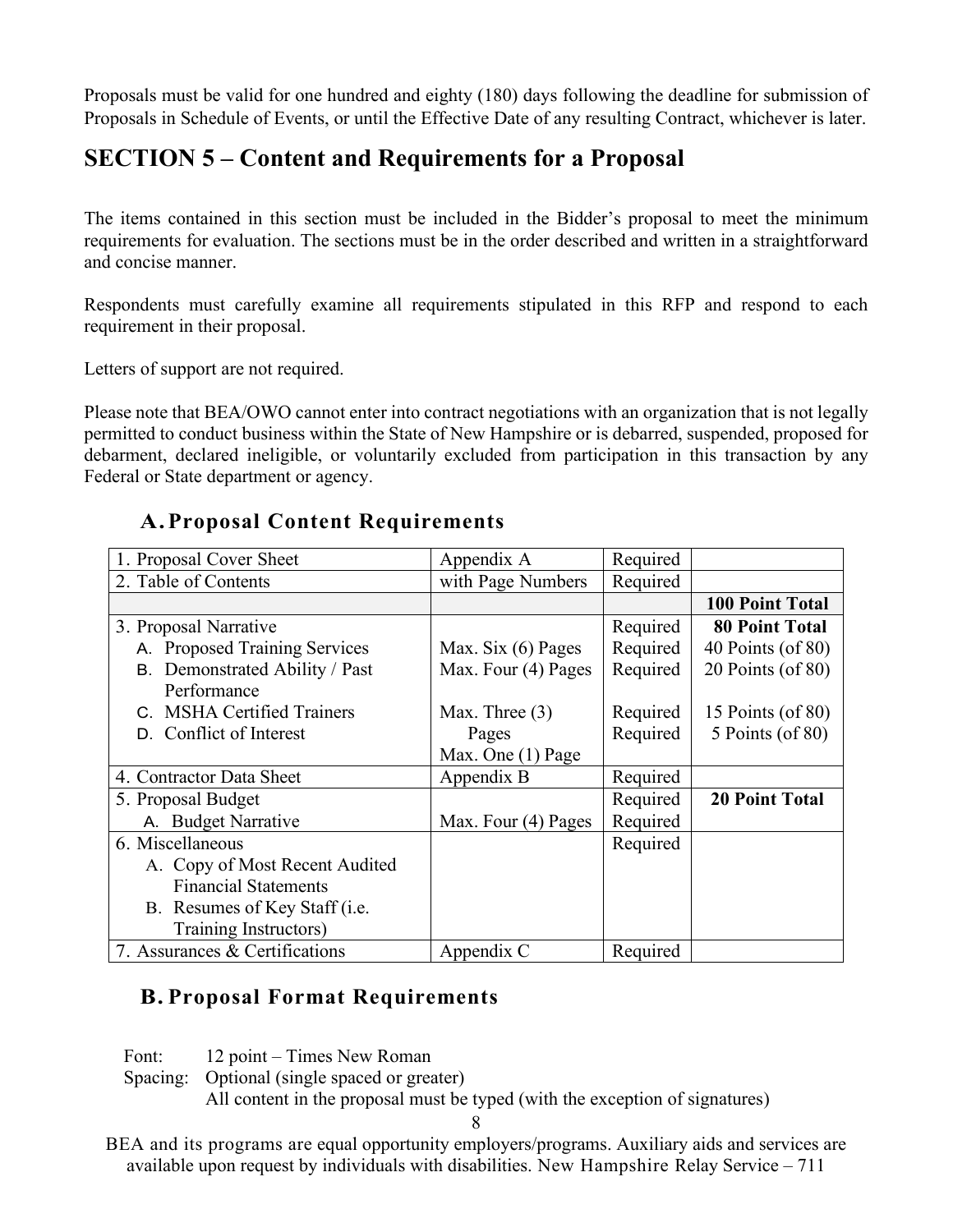Pages: Numbered (exclusive of title page, table of content and miscellaneous pages) Margins: 1 inch Email: PDF format – drop box and/or similar tools not allowed.

## **SECTION 6 – Evaluation of Proposals**

## **A.Criteria for Evaluation and Scoring**

Evaluation criteria and the associated points are listed below. The award will be made to the responsible Bidder whose proposal is determined to be the most advantageous to the State based on the evaluation criteria listed in this section. As stated in Section 7-E, Public Disclosure, the bidder may have portions of its proposal withheld from disclosure to the public.

The bidder must separate those portions of the proposal that it does not want to be disclosed as stated in Section 7- E. The bidder must justify in the Exceptions section why certain portions need to be withheld from disclosure to the public. The cost/budget part of the proposal will not be withheld.

The total number of points that a bidder can achieve is 100.

To achieve the highest possible points, the bidder should provide sufficient detail for each criterion in its proposal that will allow the evaluation committee to make a satisfactory judgment. The questions related to the criterion should be answered fully and completely.

#### **Proposed Training Services – Worth 40 Points (Max of 6 Pages)**

Proposals should be as thorough and detailed as possible. Responses must be structured as outlined below. Please state the question/request before each answer to ensure reviewers can follow your responses.

- Provide a basic plan explaining your expectations to meet specific grant goals (outreach to companies, days of training, reporting, etc.). OWO understands that is will be a basic plan only and will need to be adjusted throughout the program.
- Provide any other information you feel may be relevant to your capacity and willingness to satisfy OWO and the grant goals and objectives.

#### **Demonstrated Ability and Past Performance – Worth 20 Points (Max of 4 Pages)**

Bidder(s) must describe demonstrated ability, clearly articulating years of experience, measurable outcomes and ability to meet deadlines.

Please state the question/request before each answer.

- Demonstrate your experience, ability, and qualifications to successfully provide services as outlined in this RFP.
- Demonstrate your knowledge of and familiarity with MSHA policies and procedures.

9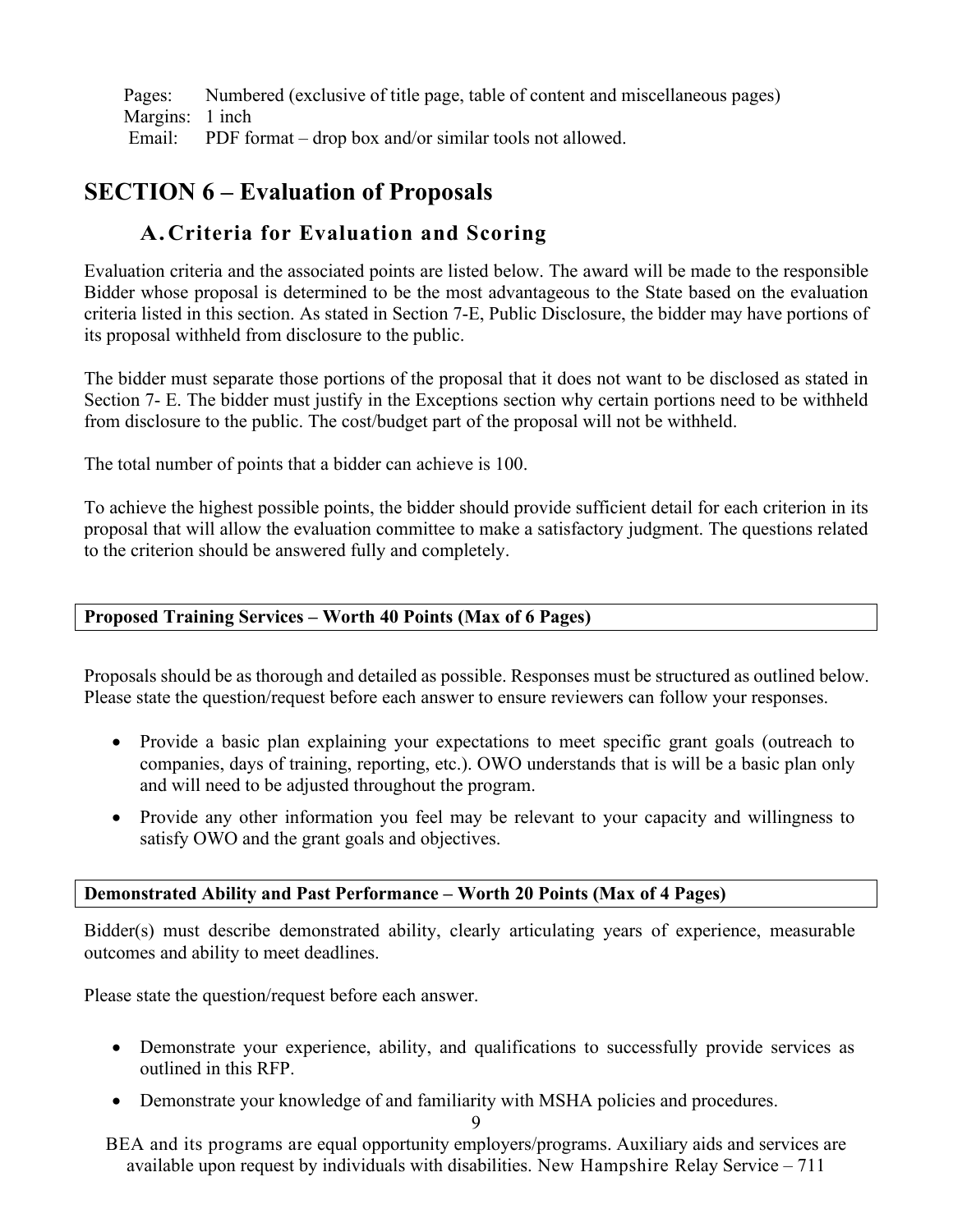• Demonstrate your understanding, acceptance and ability to work within the established grant financial structure, provide cash match requirements and complete and submit timely reports as required.

#### **MSHA Certified Trainers – Worth 15 Points (Max of 3 Pages)**

Please provide details regarding MSHA certification within your organization.

• Demonstrate evidence of stature as a certified MSHA instructor.

#### **Conflict Of Interest – Worth 5 Points (Max of 1 Page)**

Please explain your plan to comply with potential Conflict of Interest issues by specifically addressing the areas listed below as it relates to your organization.

- The bidder must disclose any potential conflicts of interest arising from relationships with state leadership and/or SWIB members.
- The bidder must have a conflict of interest policy which explains how conflicts are addressed.

#### **Budget Section Requirements – Worth 20 Points (Max of 4 Pages)**

The Budget Narrative is where the bidder provides an itemized budget breakdown and narrative for each budget category. The budget narrative must offer sufficient details to allow an assessment of cost reasonableness for costs identified below.

The bidder must include a draft line item budget of proposed program costs including total administration and program income costs. In addition, provide a narrative overview of explanation of proposed costs. If the bidder's organization has an approved indirect cost rate, please identify the rate in the budget narrative; a copy may also be attached.

Total Costs

- Sum total of direct costs and indirect costs (if applicable).
- Please provide total costs for the contract.

## **B. Planned Evaluations Process**

The Agency plans to use the following process:

- Initial screening to ensure that the Proposals are in compliance with submission requirements;
- Preliminary evaluation of the Proposals;
- Final Evaluation of Technical Proposals and scoring;
- Review of Budget Proposals and final scoring; and
- Select the Vendor and begin contract negotiation.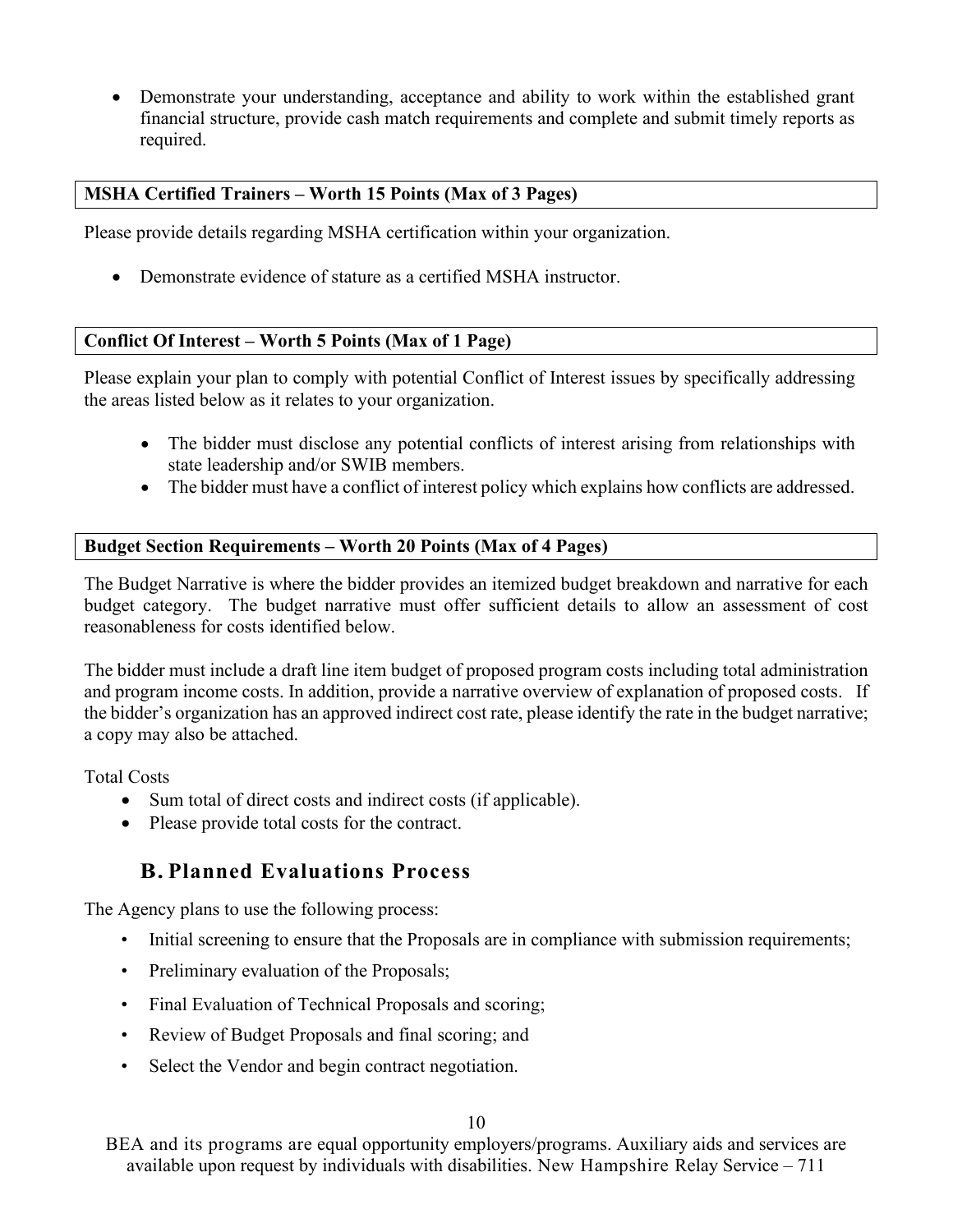# **C.Initial Screening**

The Technical Review Team comprised of OWO program administrators will conduct an initial screening step to verify Bidder compliance with the submission requirements set forth in the RFP and the content requirements set forth in Section 5 of this RFP. The Agency may waive or offer a limited opportunity to cure immaterial deviations from the RFP requirements if it is determined to be in the best interest of the State.

## **D.Proposal Review**

Proposals passing the initial review will be forwarded to the Selection Committee for content evaluation and scoring. No less than three (3) staff members shall serve as the Selection Committee for this RFP.

## **E. Budget Proposal Review**

Price proposals will be reviewed upon completion of the final technical scoring of proposals. The Bidder's Budget Proposal will be allocated a maximum potential score of 20 points. Bidders are advised that this **is not a low bid award** and that the scoring of the price proposal will be combined with the scoring of the technical proposal to determine the overall highest scoring Bidder.

# **F. Final Selection**

Proposals will be ranked based on the total score received from the Selection Committee. Rankings will be used as a guide for discussion and final selection.

- Formal notification to the selected vendor is subject to Review and Approval by OWO.
- If the results of the review indicate, in the opinion of OWO, that the vendor may not be able to fulfill service delivery expectations, OWO reserves the right to decide to not enter into a contract with the vendor, regardless of the ranking and/or approval of the vendor's proposal.
- OWO reserves the right not to fund part or the entire proposal, regardless of its score and/or rank. Such decisions will be made based on the opinion of OWO that the services proposed are not needed, the goals of the proposal do not align with goals of MSHA, or the costs are higher than OWO finds reasonable in relation to the overall funds available.
- Additional funds received by OWO may be used to expand services with existing vendors or to fund competitively rated proposals not initially funded under this RFP. These decisions shall be at the discretion of OWO.
- OWO will initiate and negotiate a contract award pending receipt of any additional documentation regarding administrative qualifications and/or any other areas of concern and/or the successful completion of contract negotiations.
- The final contract between OWO and the selected vendor is subject to the NH Governor and Council final approval.

11

BEA and its programs are equal opportunity employers/programs. Auxiliary aids and services are available upon request by individuals with disabilities. New Hampshire Relay Service – 711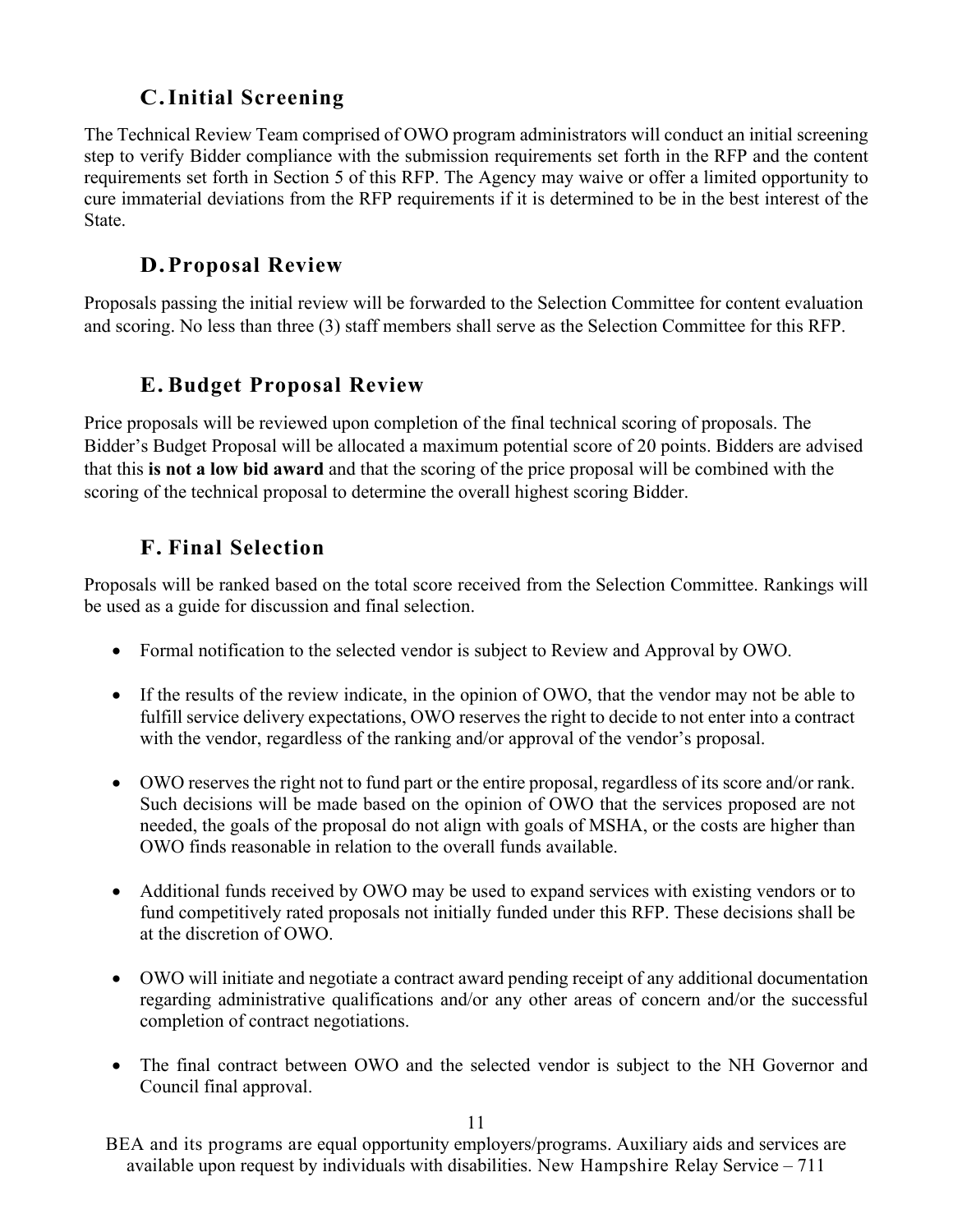# **G.Rights of the Agency in Accepting and Evaluating Proposals**

The Agency reserves the right to:

- Make independent investigations in evaluating Proposals;
- Request additional information to clarify elements of a Proposal;
- Waive minor or immaterial deviations from the RFP requirements, if determined to be in the best interest of the State;
- Omit any planned evaluation step if, in the Agency's view, the step is not needed;
- At its sole discretion, reject any and all Proposals at any time; and
- Open contract discussions with the second highest scoring Proposer and so on, if the Agency is unable to reach an agreement on Contract terms with the higher scoring Vendor(s).

# **SECTION 7 – Terms and Conditions Related to the RFP Process**

## **A.RFP Addendum**

The Agency reserves the right to amend this RFP at its discretion, prior to the Proposal submission deadline. In the event of an addendum to this RFP, the Agency, at its sole discretion, may extend the Proposal submission deadline, as it deems appropriate.

## **B. Non-Collusion**

The bidder's signature on a Proposal submitted in response to this RFP guarantees that the prices, terms and conditions, and work quoted have been established without collusion with other bidders/vendors and without effort to preclude the Agency from obtaining the best possible competitive Proposal.

## **C.Property of the Agency**

All material received in response to this RFP shall become the property of the State and will not be returned to the bidder. Upon Contract award, the State reserves the right to use any information presented in any Proposal.

Additionally, the funds authorized via this RFP are 100% federal funds, therefore upon contract award, the Federal Government reserves a paid-up, nonexclusive and irrevocable license to reproduce, publish or otherwise use, and to authorize others to use for federal purposes:

- i) the copyright in all products developed under the grant, including a subgrant or contract under the grant or subgrant; and
- ii) any rights of copyright to which the recipient, subrecipient or a contractor purchases ownership under an award (including but not limited to curricula, training models, technical assistance products, and any related materials). Such uses include, but are not

BEA and its programs are equal opportunity employers/programs. Auxiliary aids and services are available upon request by individuals with disabilities. New Hampshire Relay Service – 711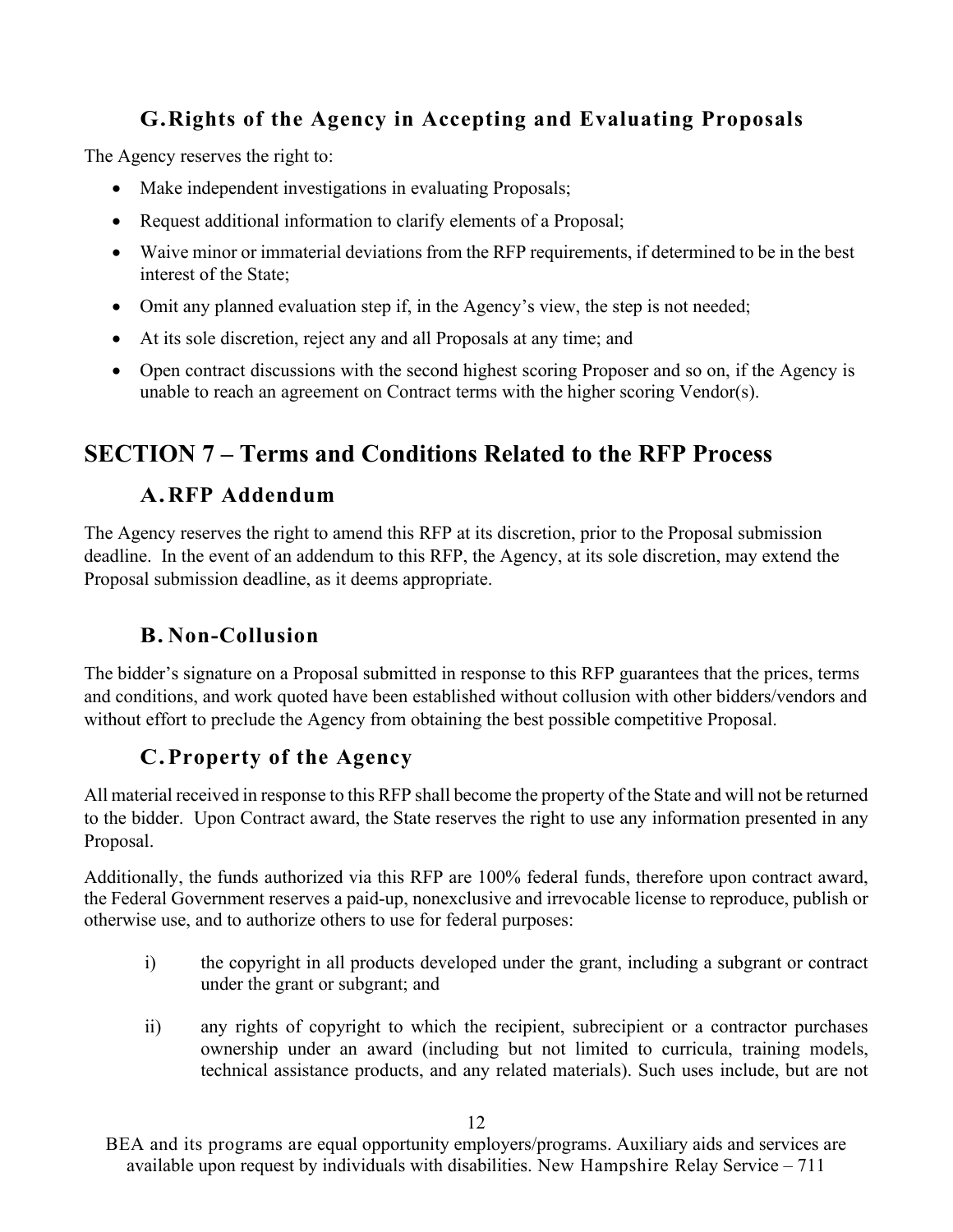limited to, the right to modify and distribute such products worldwide by any means, electronically or otherwise.

Federal funds may not be used to pay any royalty or license fee for use of a copyrighted work, or the cost of acquiring by purchase a copyright in a work, where the Department has a license or rights of free use in such work, although they may be used to pay costs for obtaining a copy which is limited to the developer/seller costs of copying and shipping. If revenues are generated by selling products developed with grant funds, including intellectual property, these revenues are considered as program income. Therefore, program income must be used in accordance with the provisions of this grant award and 2 CFR 200.307.

If applicable, the following needs to be on all products developed in whole or in part with grant Funds (the grant number will be provided by OWO when grants are awarded by MSHA):

*"This material was produced under grant number [insert grant number] from the Mine Safety and Health Administration, U.S. Department of Labor. It does not necessarily reflect the views or policies of the U.S. Department of Labor nor does mention of trade names, commercial products, or organizations imply endorsement by the U.S. Government".*

## **D.Confidentiality of a Proposal**

Unless necessary for the approval of a contract, the substance of a proposal must remain confidential until the Effective Date of any Contract resulting from this RFP. A bidder's disclosure or distribution of Proposals other than to the Agency will be grounds for disqualification.

## **E. Public Disclosure**

Pursuant to RSA 21-G:37, all responses to this RFP shall be considered confidential until the award of a contract. At the time of receipt of proposals, the Agency will post the number of responses received with no further information. No later than five (5) business days prior to submission of a contract to the Department of Administrative Services pursuant to this RFP, the Agency will post the name, rank or score of each proposer. In the event that the contract does not require Governor & Executive Council approval, the Agency shall disclose the rank or score of the Proposals at least 5 business days before final approval of the contract.

The content of each Proposer's Proposal shall become public information upon the award of any resulting Contract. Any information submitted as part of a response to this request for proposal (RFP) may be subject to public disclosure under RSA 91-A. In addition, in accordance with RSA 9-F:1, any contract entered into as a result of this RFP will be made accessible to the public online via the website Transparent NH [\(http://www.nh.gov/transparentnh/\)](http://www.nh.gov/transparentnh/). However, business financial information and proprietary information such as trade secrets, business and financials models and forecasts, and proprietary formulas may be exempt from public disclosure under RSA 91-A:5, IV. If you believe any information being submitted in response to this request for proposal, bid or information should be kept confidential as financial or proprietary information; you must specifically identify that information in a letter to the agency, and must mark/stamp each page of the materials that you claim must be exempt from disclosure as "CONFIDENTIAL". A designation by the Proposer of information it believes exempt does not have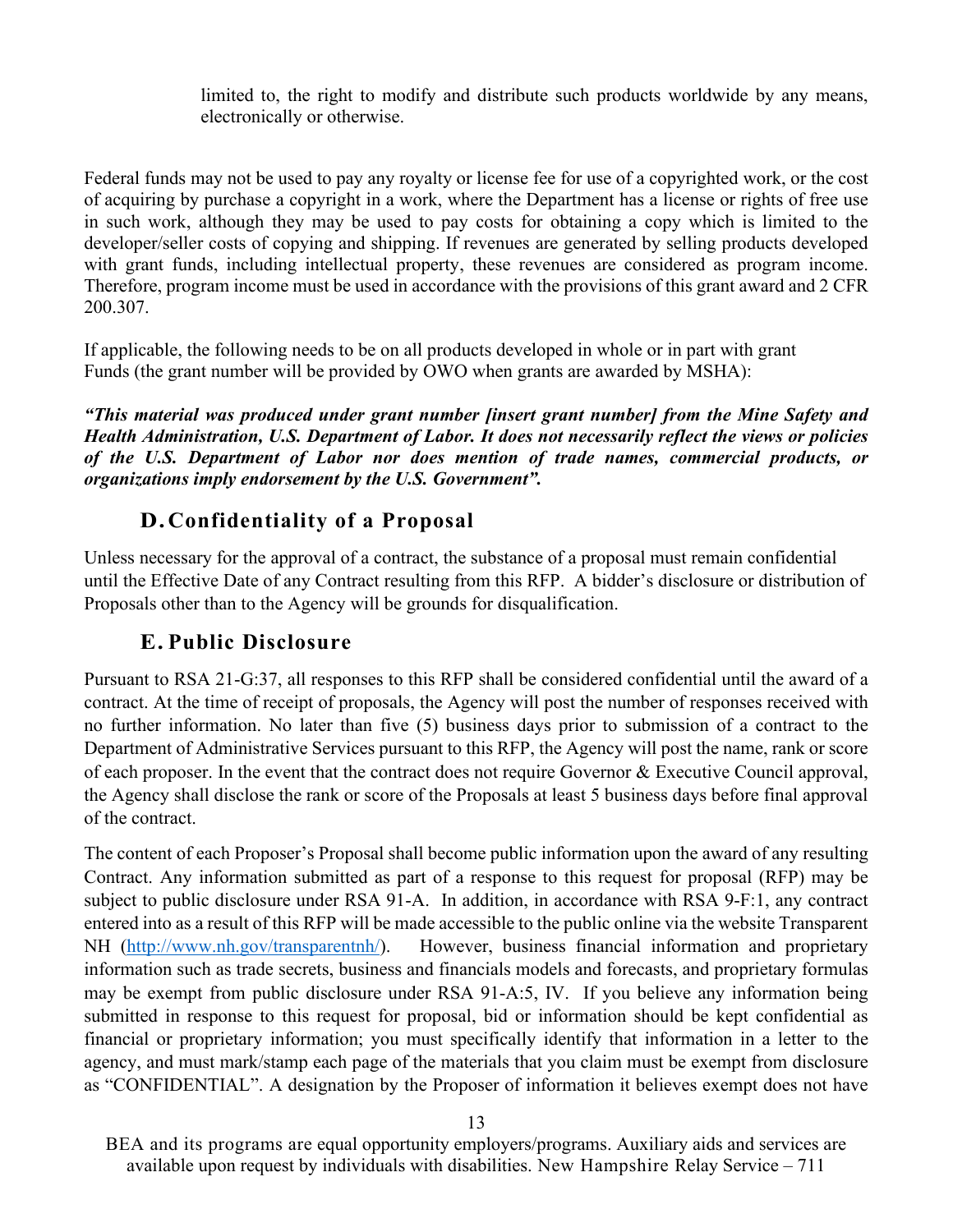the effect of making such information exempt. The Agency will determine the information it believes is properly exempted from disclosure. Marking of the entire Proposal or entire sections of the Proposal (e.g., pricing) as confidential will neither be accepted nor honored. Notwithstanding any provision of this RFP to the contrary, Proposer pricing will be subject to disclosure upon approval of the contract. The Agency will endeavor to maintain the confidentiality of portions of the Proposal that are clearly and properly marked confidential.

If a request is made to the Agency to view portions of a Proposal that the Proposer has properly and clearly marked confidential, the Agency will notify the Proposer of the request and of the date the Agency plans to release the records. By submitting a Proposal, Proposers agree that unless the Proposer obtains a court order, at its sole expense, enjoining the release of the requested information, the Agency may release the requested information on the date specified in the Agency's notice without any liability to the Proposers.

## **F. Non-Commitment**

Notwithstanding any other provision of this RFP, this RFP does not commit the Agency to award a Contract. The Agency reserves the right, at its sole discretion, to reject any and all Proposals, or any portions thereof, at any time; to cancel this RFP; and to solicit new Proposals under a new acquisition process.

## **G.Proposal Preparation Cost**

By submitting a Proposal, a Proposer agrees that in no event shall the Agency be either responsible for or held liable for any costs incurred by a Proposer in the preparation of or in connection with the Proposal, or for Work performed prior to the Effective Date of a resulting Contract.

## **H.Ethical Requirements**

From the time this RFP is published until a contract is awarded, no bidder shall offer or give, directly or indirectly, any gift, expense reimbursement, or honorarium, as defined by RSA 15-B, to any elected official, public official, public employee, constitutional official, or family member of any such official or employee who will or has selected, evaluated, or awarded an RFP, or similar submission. Any bidder that violates RSA 21-G:38 shall be subject to prosecution for an offense under RSA 640:2. Any bidder who has been convicted of an offense based on conduct in violation of this section, which has not been annulled, or who is subject to a pending criminal charge for such an offense, shall be disqualified from bidding on the RFP, or similar request for submission and every such bidder shall be disqualified from bidding on any RFP or similar request for submission issued by any state agency. A bidder that was disqualified under this section because of a pending criminal charge which is subsequently dismissed, results in an acquittal, or is annulled, may notify the department of administrative services, which shall note that information on the list maintained on the state's internal intranet system, except in the case of annulment, the information, shall be deleted from the list.

## **I. Challenges on Form or Process of the RFP**

Any challenges regarding the validity or legality of the form and procedures of this RFP, including but not limited to the evaluation and scoring of Proposals, shall be brought to the attention of the Agency at least ten (10) business days prior to the Proposal Submission Deadline. By submitting a proposal, the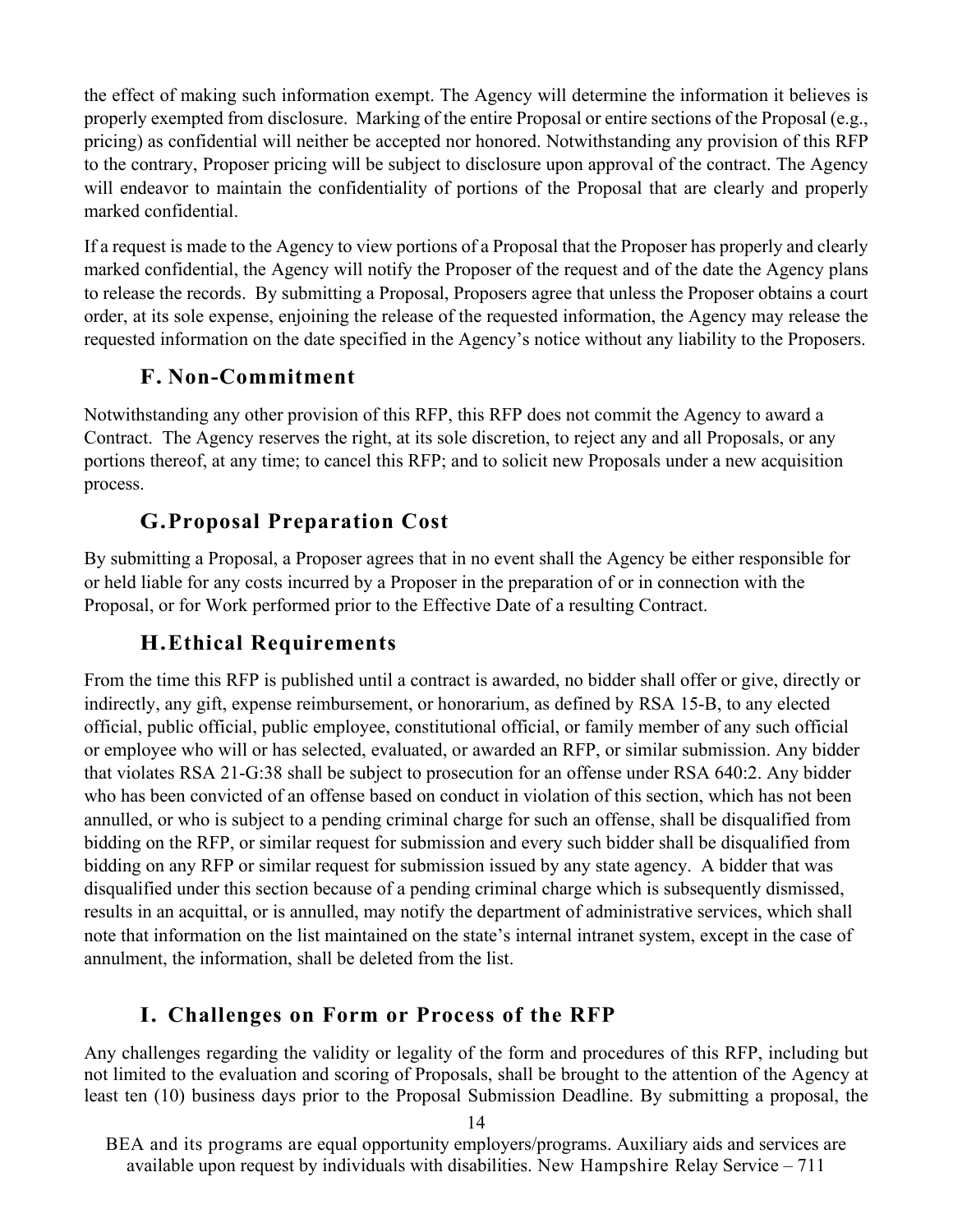Proposer is deemed to have waived any challenges to the agency's authority to conduct this procurement and the form and procedures of this RFP.

#### *Debriefing of Unsuccessful Bidders*

Unsuccessful bidders may request a debriefing conference. **A written request for a debriefing conference must be emailed to Joseph Doiron at** [Joseph.A.Doiron@livefree.nh.gov](mailto:Joseph.A.Doiron@livefree.nh.gov) **within three (3) business days after the Notification of Unsuccessful Proposal letter is e-mailed to the Bidder.** OWO will acknowledge receipt of debriefing request within three (3) business days.

Discussion will be limited to a critique of the requesting Bidder's proposal. Comparisons between proposals or evaluations of the other proposals will not be allowed. Debriefing conferences may be conducted in person or on the telephone and will be scheduled for a maximum of one hour.

#### *Protest Procedure*

A bidder questioning an agency's identification of the selected vendor may request that the agency review its selection process. Such request shall be made in writing and be received by the agency within 5 business days after the rank or score is posted on the agency website. The request shall specify all points on which the bidder believes the agency erred in its process and shall contain such argument in support of its position as the bidder seeks to present.

Upon receipt of a protest, a protest review will be held by the Chair of the SWIB or his/her designee who will review the process it followed for evaluating responses and, within 5 business days of receiving the request for review, issue a written response either affirming its initial selection of a vendor or canceling the bid. In its request for review, a bidder shall not submit, and an agency shall not accept nor consider, any substantive information that was not included by the bidder in its original bid response. No hearing shall be held in conjunction with a review. The outcome of the agency's review shall not be subject to appeal.

Protests shall be submitted by email to [Joseph.A.Doiron@livefree.nh.gov.](mailto:Joseph.A.Doiron@livefree.nh.gov)

# **SECTION 8 – Contract Terms and Award**

## **A.Non-Exclusive Contract**

Any resulting Contract from this RFP will be a non-exclusive Contract. The State reserves the right, at its discretion, to retain other Contractors to provide any of the Services or Deliverables identified under this procurement or make an award by item, part or portion of an item, group of items, or total Proposal.

## **B. Award**

If the State decides to award a contract as a result of this RFP process, any award is contingent upon approval of the Contract by Governor and Executive Council of the State of New Hampshire and upon continued appropriation of funding and availability of federal funds for the contract.

## **C.Standard Contract Terms**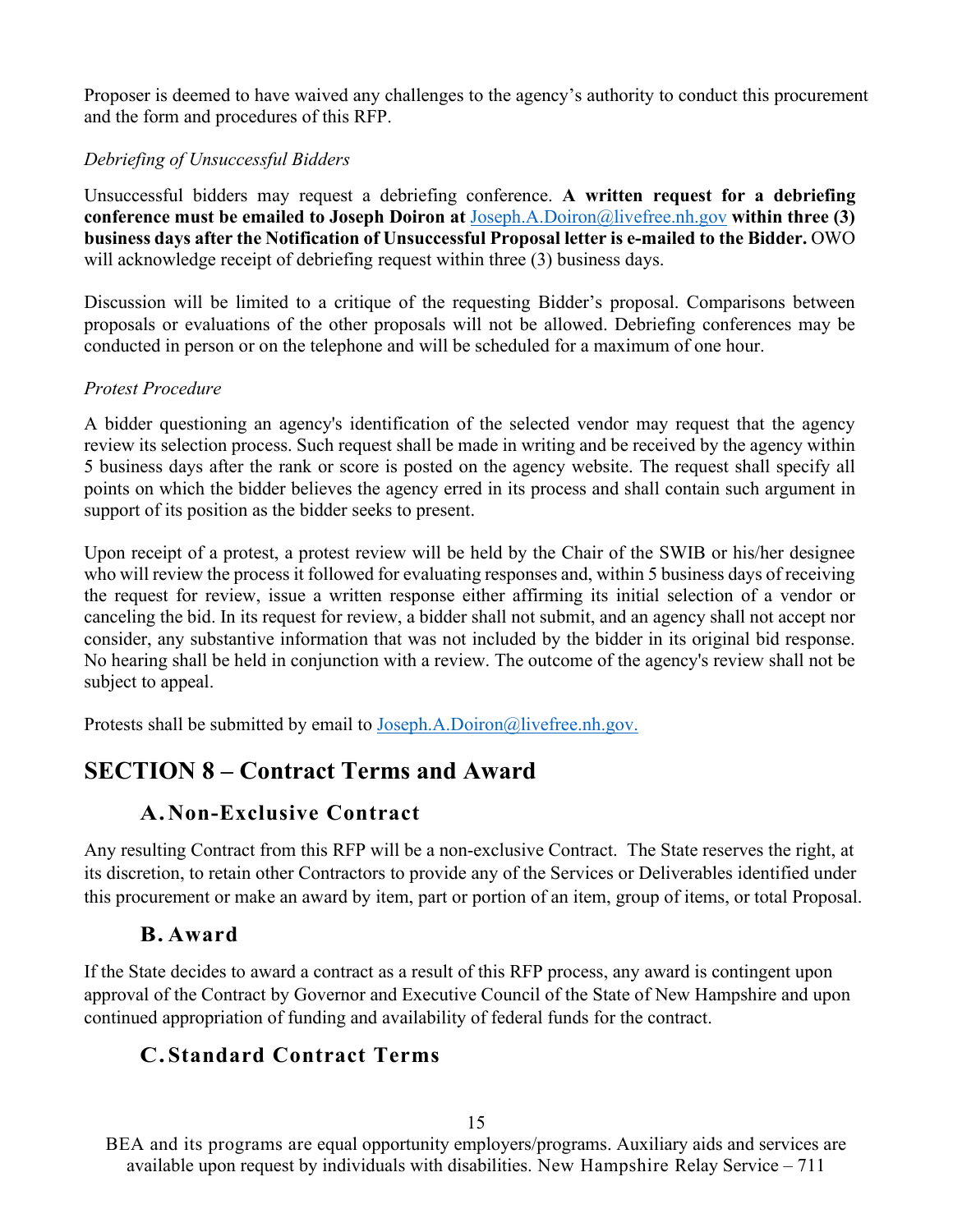The Agency will require the successful bidder to execute a Not to Exceed Contract using the Standard Terms and Conditions of the State of New Hampshire which is attached as Attachment A.

To the extent that a Proposer believes that exceptions to the standard form contract will be necessary for the Proposer to enter into the Agreement, the Proposer should note those issues during the Proposer Inquiry Period. The Agency will review requested exceptions and accept, reject or note that it is open to negotiation of the proposed exception at its sole discretion. If the Agency accepts a Proposer's exception the Agency will, at the conclusion of the inquiry period, provide notice to all potential proposers of the exceptions which have been accepted and indicate that exception is available to all potential proposers. Any exceptions to the standard form contract that are not raised during the proposer inquiry period are waived. In no event is a Proposer to submit its own standard contract terms and conditions as a replacement for the State's terms in response to this solicitation.

# **SECTION 9 – Disclaimers and General Provisions**

The following are disclaimers and general provisions under BEA and/or the SWIB. The Bidder shall review each statement below to ensure capacity for compliance before submitting a proposal for consideration. Items listed below may be repetitive of provisions cited earlier in this RFP.

- This RFP does not commit BEA to award a contract.
- Funding provided through this RFP process does not allow for any expenses related to preparing a proposal.
- BEA reserves the right to waive informalities and minor irregularities in offers received.
- The SWIB reserves the right to re-release this RFP in the absence of qualified proposals, and/or due to funding restrictions, reallocations, or any other funding/program-related issues at the state or federal level.
- The selected Vendor shall not subcontract any responsibilities or duties assigned in the contractual agreement between the Bidder and BEA.
- All data, material, and documentation originated and prepared by the Bidder pursuant to the RFP shall belong exclusively to the BEA and be subjected to disclosure under the Freedom of Information Act.
- Any changes to in Federal regulations and guidance, funding level or SWIB direction may result in a change in the contract. In such instances, BEA is not liable for what is in the Bidder's proposal or this RFP package.
- Proposals submitted for funding consideration must be consistent with, and if funded, operated according to, the Federal Mine Safety and Health Act of 1977 (MINE Act), as amended., as amended, legislation, all applicable federal regulations, State of New Hampshire policies and laws, and BEA policies and procedures.
- The Bidder selected for funding must also ensure compliance with the provisions referenced in 2 CFR 200.327 which are described in Appendix II to Part 200 and applicable sections of 20 CFR and 29 CFR.
- Post RFP, additional funds received by the BEA may be included in a contract with the selected Bidder to expand existing programs; or by consideration of proposals not initially funded under

16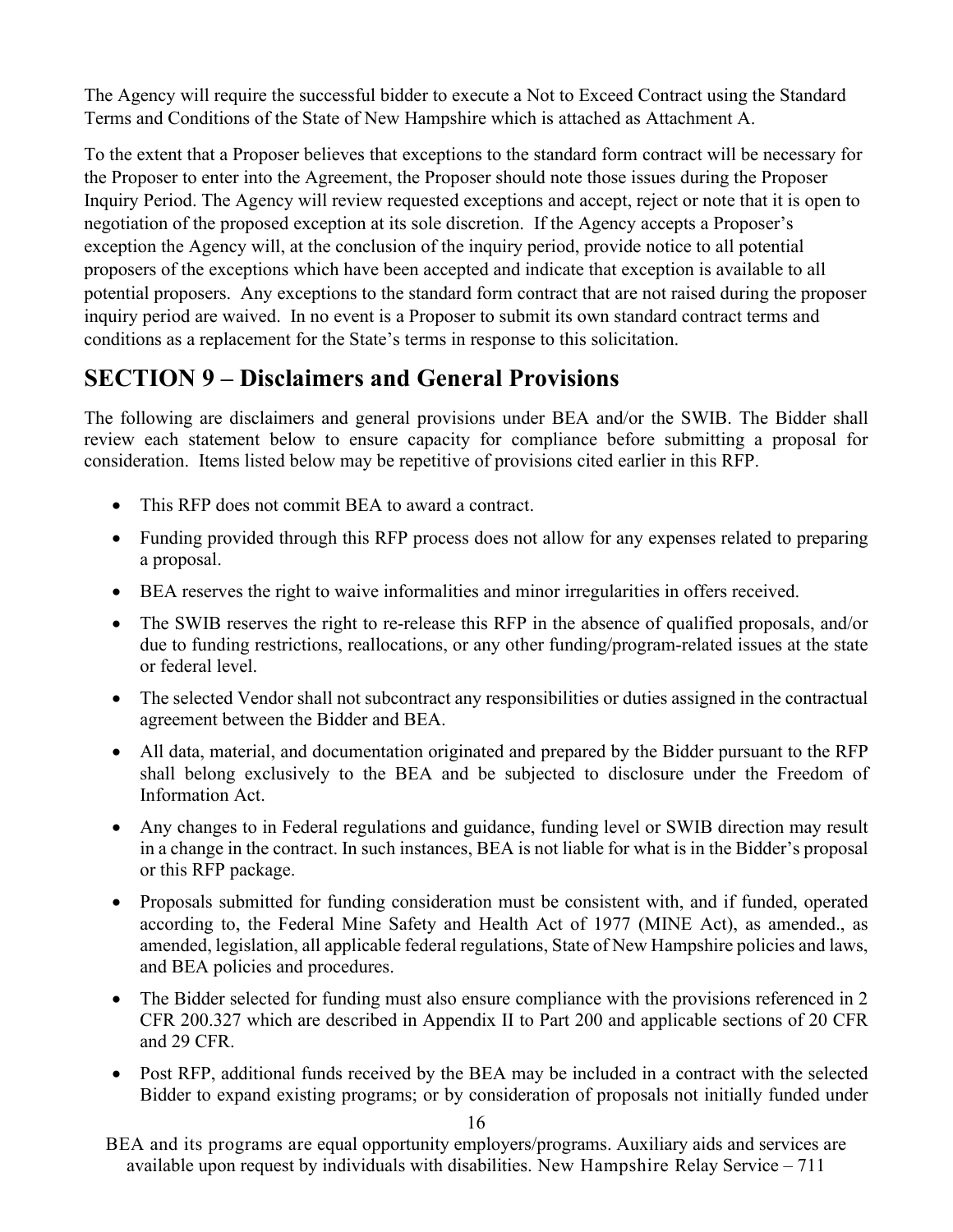this RFP, if such proposals rated in the competitive range. These decisions shall be at the discretion of the BEA.

- BEA may decide not to fund part or all of a proposal even though it is in the competitive range.
- The Selection Committee is not required to award bids to the lowest Bidder or to the highest scoring proposal. The Committee may use discretion in considering all factors to select the best overall proposal. These factors include, but are not limited to, price, technical qualifications, and demonstrated experience.
- Any award may be contingent on the results of a pre-award site visit conducted by BEA. This site visit will establish, to BEA's satisfaction, whether the Bidder is capable of conducting and carrying out the provisions of the RFP. If the results of the site visit indicate, in the opinion of BEA, that the Bidder may not be able to fulfill service delivery expectations, BEA reserves the right to reject the proposal and to not enter into contract with the bidder.
- BEA is required to abide by all Federal Mine Safety and Health Act of 1977 (MINE Act), as amended. legislation and regulations. Therefore, the BEA reserves the right to modify or alter the requirements and standards set forth in this RFP based on program requirements mandated by state or federal agencies.
- The Bidder shall adhere to BEA procedures to collect and verify data and submit required monthly reports as well as invoices to BEA.
- All Bidders must ensure equal opportunity to all individuals. No individual shall be excluded from participation in, denied the benefits of, or subjected to discrimination under any MSHA funded program or activity because of race, color, religion, gender, national origin, age, disability, sexual preference, English proficiency, or political affiliation or belief.
- All Bidders must ensure access to individuals with disabilities pursuant to the Americans with Disabilities Act.
- Bidders must accept liability for all aspects of any MSHA program conducted under contract with BEA. Bidders will be liable for any disallowed costs or illegal expenditures of funds or program operations conducted.
- The funding awarded in a contract resulting from this solicitation are subject to a reduction at any time during the contracting period should a Bidder fail to meet expenditure, participant, and/or outcome goals specified in the contract or when anticipated funding is not forthcoming from federal or state governments.
- The bidder awarded a contract as a result of this RFP, will allow state and federal representatives access to all related records and financial statements, program materials, staff, and customers.
- The bidder awarded a contract (in response to this RFP), is required to maintain all MSHA records for three years, beginning on the last day of the program year. (2 CFR 200.333-337).
- The RFP period will not be final until BEA and the successful Bidder have executed a mutually satisfactory contractual agreement. BEA reserves the right to make an award without further discussion of the proposal submitted. No program activity may begin prior to final BEA approval of the award and execution of a contractual agreement between the successful Bidder and BEA.

BEA and its programs are equal opportunity employers/programs. Auxiliary aids and services are available upon request by individuals with disabilities. New Hampshire Relay Service – 711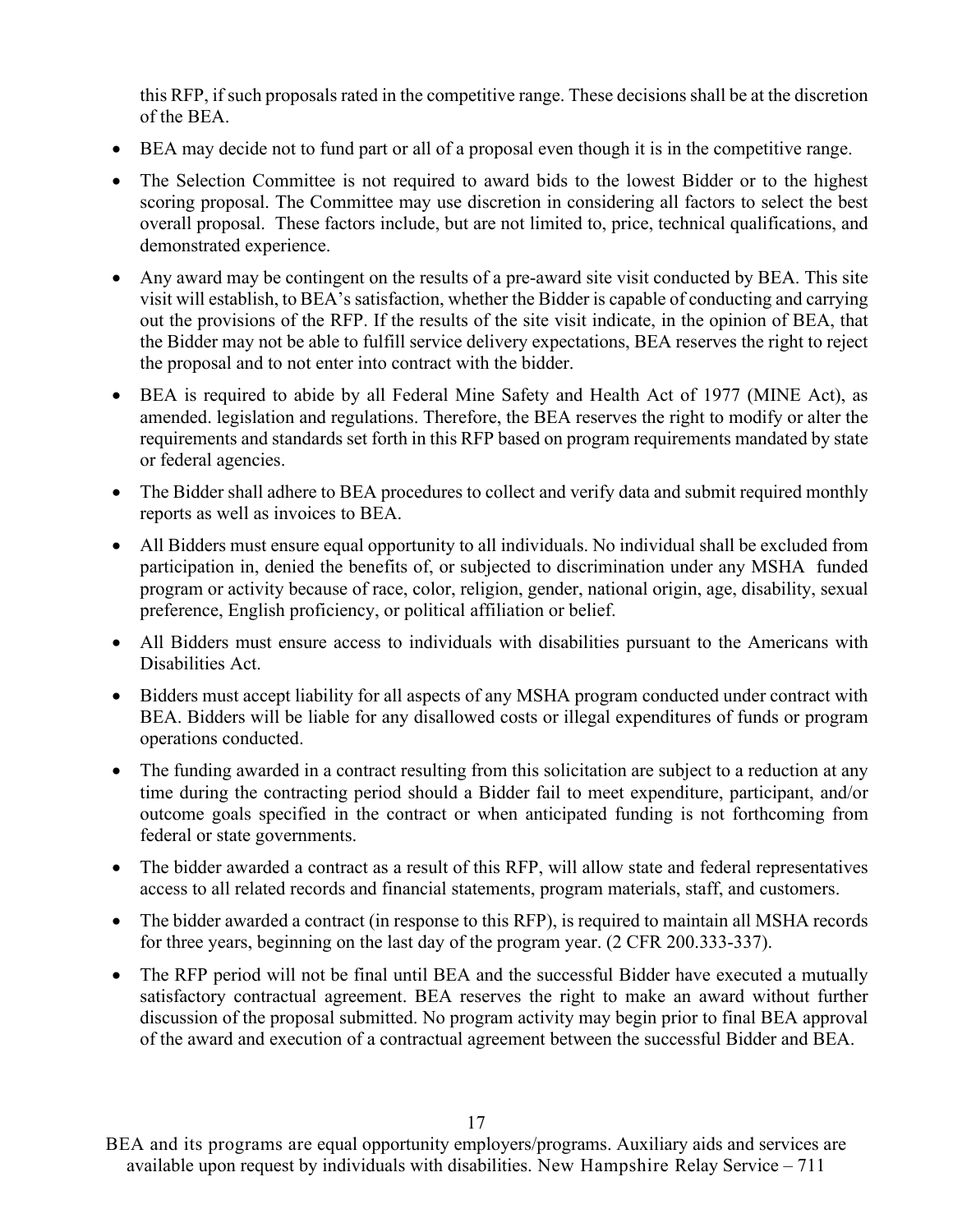- BEA reserves the right to cancel an award immediately if new state or federal regulations or policy makes it necessary to change the program purpose or content substantially, or to prohibit such a program.
- Registration with the New Hampshire Secretary of State as a Vendor is required. Bidders must provide a current copy of such certification or a copy of the submitted application for certification. The bidder may contact the NH Secretary of State at 603-271-3262 or 3266 for information on vendor registration.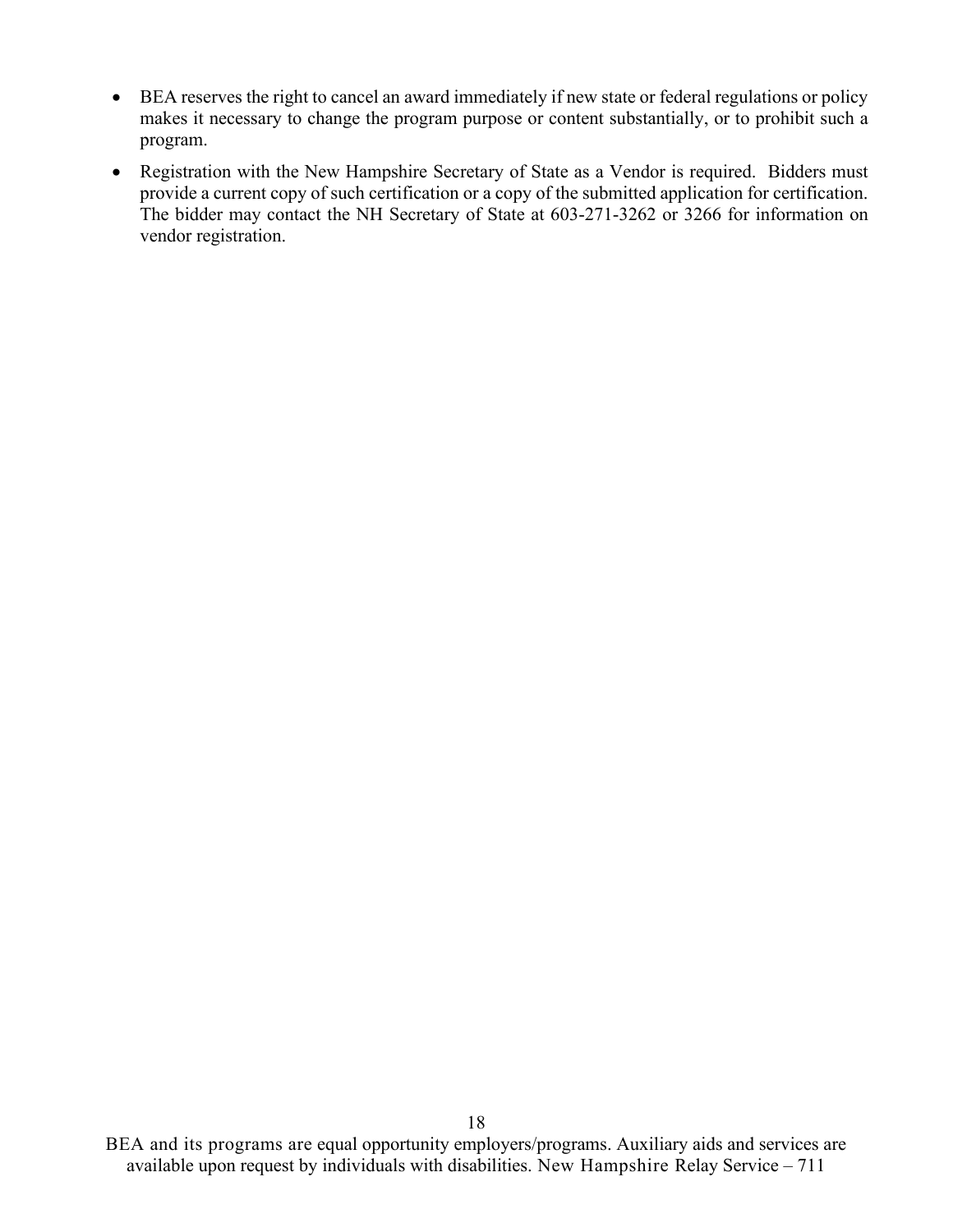# **APPENDICES APPENDIX A - Proposal Cover Sheet**

# **RFP # BEA 2022-16**

#### **MSHA State Grant Training Services**

| <b>Organizations Name:</b> |  |
|----------------------------|--|
| <b>Street Address:</b>     |  |
|                            |  |
| Mailing Address:           |  |
|                            |  |
| Contact Person(s):         |  |
|                            |  |
| Title of Contact           |  |
| Person(s):                 |  |
| Telephone Number(s):       |  |
| Email Address(s):          |  |

#### **Check the box that most appropriately describes your organization:**

| $\Box$ Unit of Local Government | $\Box$ Private Non-Profit Organization |
|---------------------------------|----------------------------------------|
| $\Box$ For Profit Organization  | $\Box$ Business Association            |
| $\Box$ Other:                   |                                        |

**CERTIFICATION:** I certify that the information contained in this proposal, fairly represents the entity named above and its capacity to conduct the proposed scope of work as described herein. I acknowledge that I have read and understand the requirements of the RFP and that this entity is prepared to implement the proposed activities if selected for contract. I further certify, by my signature below, my authority to sign this proposal and any contractual agreement emanating there from on behalf of the entity submitting the proposal.

(SIGNATURE of Authorized Official) Date

\_\_\_\_\_\_\_\_\_\_\_\_\_\_\_\_\_\_\_\_\_\_\_\_\_\_\_\_\_\_\_\_\_\_\_\_\_\_\_\_\_\_\_\_\_\_\_\_\_\_\_\_\_\_ /\_\_\_\_\_\_\_\_\_\_\_\_\_\_\_\_

 $\mathcal{L}_\text{max} = \mathcal{L}_\text{max} = \mathcal{L}_\text{max} = \mathcal{L}_\text{max} = \mathcal{L}_\text{max} = \mathcal{L}_\text{max} = \mathcal{L}_\text{max} = \mathcal{L}_\text{max} = \mathcal{L}_\text{max} = \mathcal{L}_\text{max} = \mathcal{L}_\text{max} = \mathcal{L}_\text{max} = \mathcal{L}_\text{max} = \mathcal{L}_\text{max} = \mathcal{L}_\text{max} = \mathcal{L}_\text{max} = \mathcal{L}_\text{max} = \mathcal{L}_\text{max} = \mathcal{$ (Printed NAME and JOB TITLE of Authorized Official)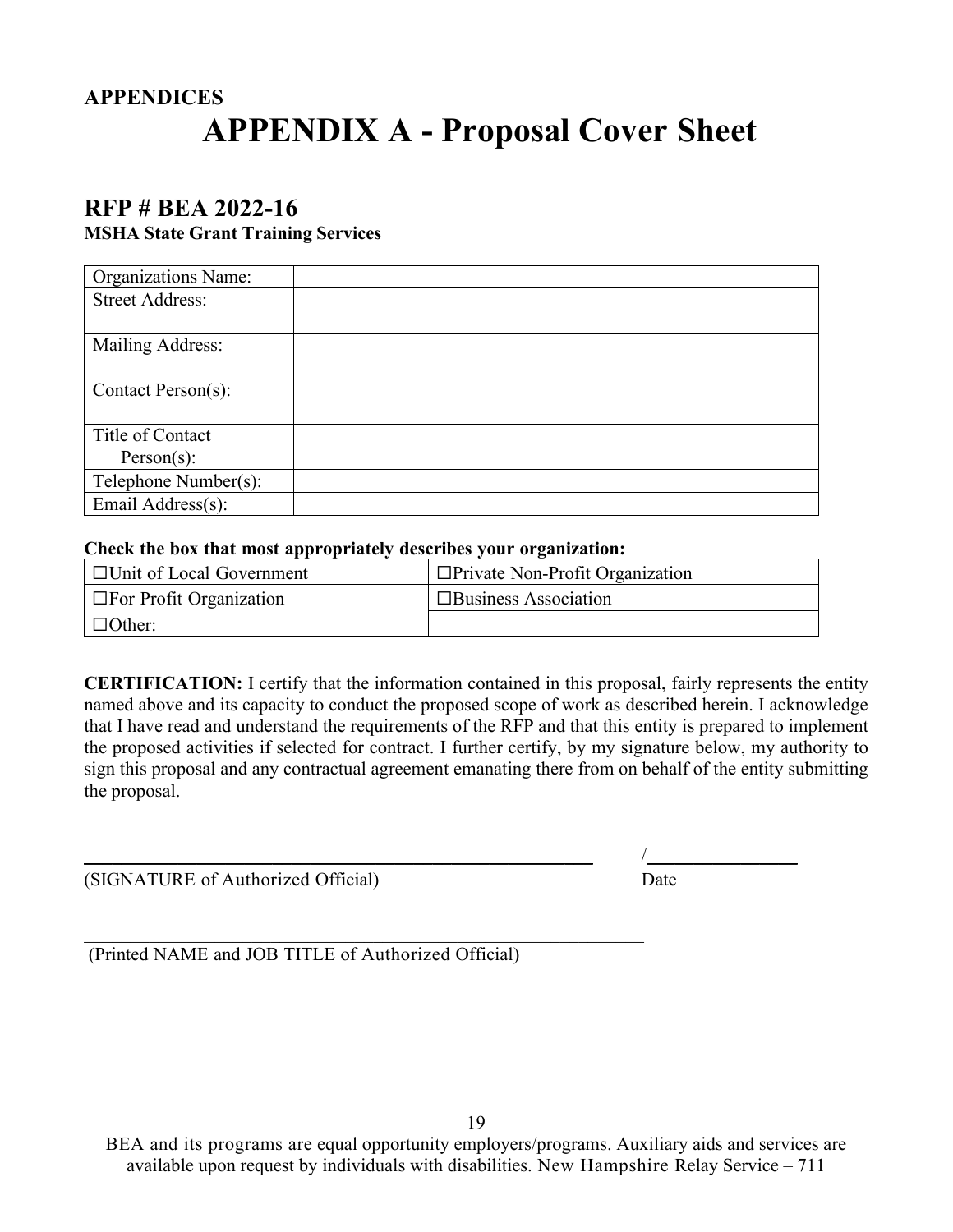# **APPENDIX B – Contractor Data Sheet**

#### **CONTRACTOR DATA SHEET** Page 1 of 3

(To be completed by Bidder)

1. Years in business: Indicate the length of time you have been in business providing this type of service:

\_\_\_\_\_\_\_\_\_\_\_\_ years \_\_\_\_\_\_\_\_\_\_ months

2. References: Indicate below at least three (3) accounts for whom you have provided mine, safety, and health training services. Include the date services were furnished, and contacts.

| Client | City / State | Dates of Service | Contact Name / Phone<br>/ $\mbox{E-mail}$ |
|--------|--------------|------------------|-------------------------------------------|
|        |              |                  |                                           |
|        |              |                  |                                           |
|        |              |                  |                                           |
|        |              |                  |                                           |
|        |              |                  |                                           |
|        |              |                  |                                           |
|        |              |                  |                                           |
|        |              |                  |                                           |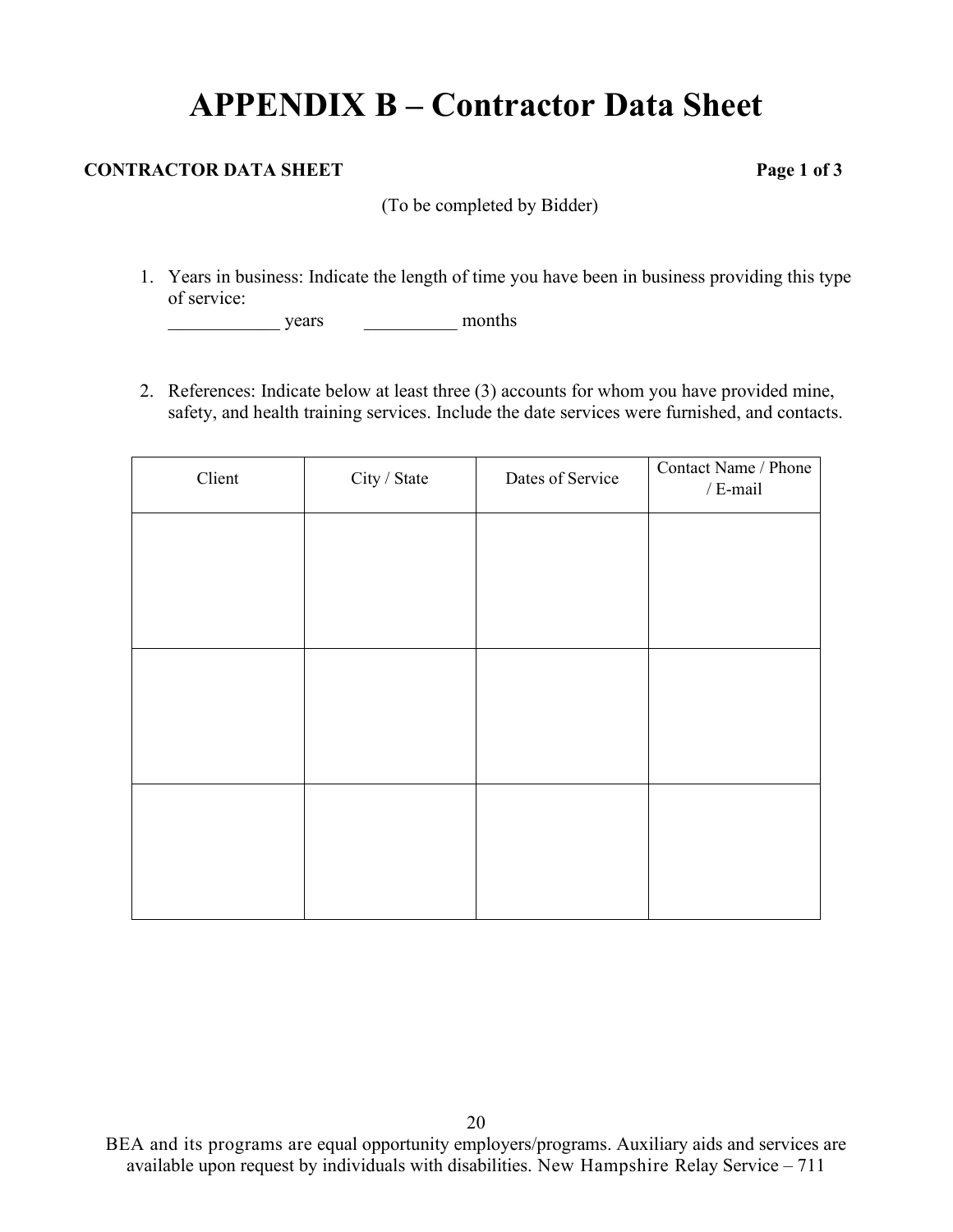#### **CONTRACTOR DATA SHEET** Page 2 of 3

| 3. Are you a subsidiary firm? ______ yes _______ no   |                                                                                                       |
|-------------------------------------------------------|-------------------------------------------------------------------------------------------------------|
| If yes, list the location of your parent affiliation: |                                                                                                       |
| Address:                                              |                                                                                                       |
|                                                       | State                                                                                                 |
| 4. List total number of employees:                    |                                                                                                       |
| Full-time Part-time/other                             |                                                                                                       |
|                                                       | <b>Authorized Signature(s)</b><br>This form must be completed and signed by an officer of the company |
|                                                       |                                                                                                       |
|                                                       | Contact:                                                                                              |
|                                                       |                                                                                                       |
|                                                       | State: $\angle$ Zip: $\angle$                                                                         |

Phone: \_\_\_\_\_\_\_\_\_\_\_\_\_\_\_\_\_\_\_\_\_\_\_\_\_\_\_\_\_\_\_\_\_\_\_\_\_\_\_\_\_\_\_\_\_\_\_\_\_\_\_\_\_\_\_\_\_\_\_\_\_\_\_\_\_\_

21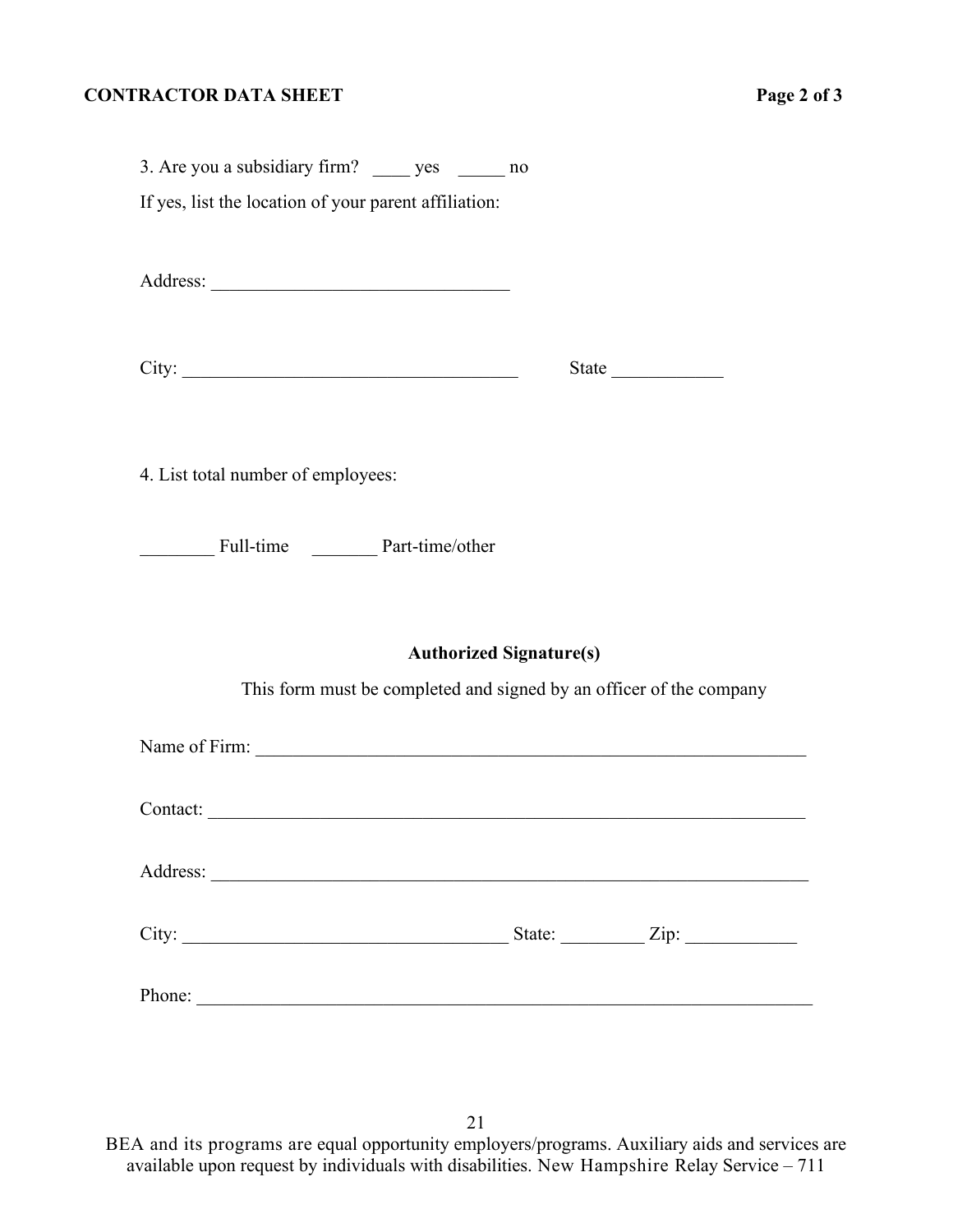#### **CONTRACTOR DATA SHEET** Page 3 of 3

Fax: \_\_\_\_\_\_\_\_\_\_\_\_\_\_\_\_\_\_\_\_\_\_\_\_\_\_\_\_\_\_\_\_\_\_\_\_\_\_\_\_\_\_\_\_\_\_\_\_\_\_\_\_\_\_\_\_\_\_\_\_\_\_\_\_\_\_\_\_

Email: \_\_\_\_\_\_\_\_\_\_\_\_\_\_\_\_\_\_\_\_\_\_\_\_\_\_\_\_\_\_\_\_\_\_\_\_\_\_\_\_\_\_\_\_\_\_\_\_\_\_\_\_\_\_\_\_\_\_\_\_\_\_\_\_\_\_\_

Date of incorporation: \_\_\_\_\_\_\_\_\_\_\_\_\_\_\_\_\_\_\_\_\_\_\_\_\_\_\_\_\_\_\_\_\_\_\_\_\_\_\_\_\_\_\_\_\_\_\_\_\_\_\_\_\_\_\_

If not a corporation, state the type of business organization, names and addresses of the owners, address and phone of the principal place of business, date business began, and state in which organized.

I certify the accuracy of this information.

Signature:

Name and title (print or type): \_\_\_\_\_\_\_\_\_\_\_\_\_\_\_\_\_\_\_\_\_\_\_\_\_\_\_\_\_\_\_\_\_\_\_\_\_\_\_\_\_\_\_\_\_\_

Date: \_\_\_\_\_\_\_\_\_\_\_\_\_\_\_\_\_\_\_\_\_\_\_\_\_\_\_\_\_\_\_\_\_\_\_\_\_\_\_\_\_\_\_\_\_\_\_\_\_\_\_\_\_\_\_\_\_\_\_\_\_\_\_\_\_\_

22